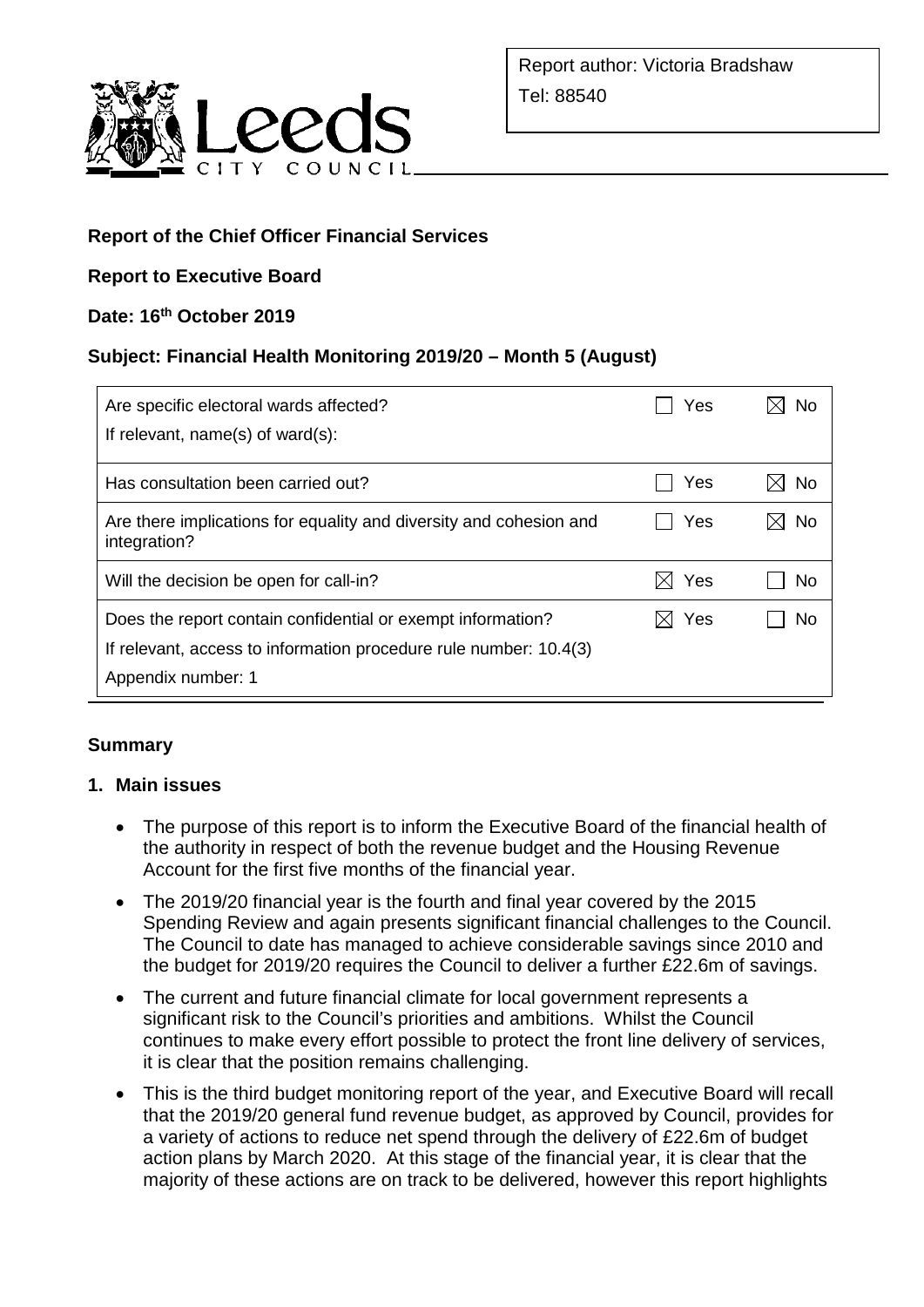a potential overall overspend of £0.77m and measures will be required to be identified and implemented so that a balanced budget position can be delivered. Members will be aware that the updated Medium Term Financial Strategy, received at July's Executive Board, assumes a balanced budget in 2019/20. Any variation to this assumption, will have implications for the level of general reserve available to the Council.

- There is a risk that the level of capital receipts assumed in the revenue budget will not materialise. These receipts are used to offset PFI liabilities, repay MRP and fund redundancy payments and are due to be paid in 2019/20. Any shortfall will have implications for the delivery of a balanced budget position in 2019/20. Details can be found in the attached confidential appendix 1. To manage this risk and deliver a balanced budget position the Council has commenced on work to identify areas where spend could be reduced or stopped to manage this position.
- At Month 5, the Housing Revenue Account is projecting a balanced budget position.
- **2. Best Council Plan Implications** (click [here](https://www.leeds.gov.uk/your-council/plans-and-strategies/council-plans) for the latest version of the Best Council Plan)
	- The 2019/20 budget targeted resources towards the Council's policies and priorities as set out in the Best Council Plan. This report comments on financial performance against this budget, supporting the Best Council ambition to be an efficient and enterprising organisation.

### **3. Resource Implications**

- At Month 5 (August) an overall overspend of £0.77m is projected against the approved 2019/20 budget. This projected overspend largely relates to pressures in the Children and Families directorate as discussed below. The Council's Medium Term Financial Strategy assumes a balanced budget position for 2019/20 and therefore further budget savings proposals need to be identified within the Children and Families Directorate so that this requirement can be achieved. These proposals will need to be incorporated into the Month 6 Financial Health monitoring report.
- Any shortfall in the assumed level of capital receipts receivable has implications for the delivery of a balanced budget in 2019/20 and therefore will require the implementation of contingency arrangements to deliver this requirement.

### **Recommendations**

- a) Executive Board are asked to note the projected financial position of the authority as at Month 5 (August).
- b) Executive Board are asked to note the requirement for the Director of Children and Families to identify further budget savings proposals to address the projected overspend in the Directorate.
- c) Executive Board are asked to note the risk that the budgeted level of capital receipts, as detailed in confidential appendix 1, may not be receivable in 2019/20.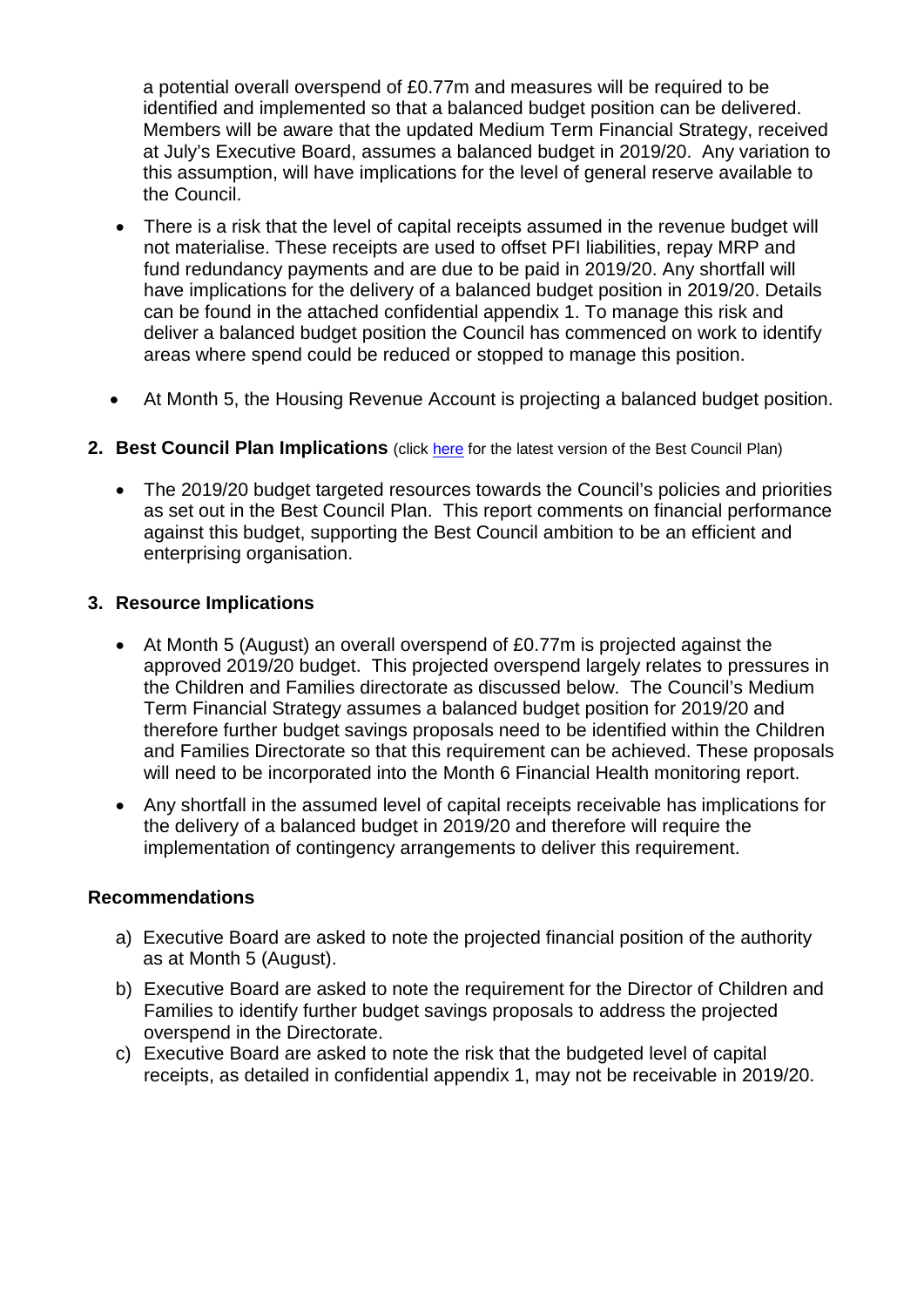### **1. Purpose of this report**

- 1.1 This report sets out for the Executive Board the Council's projected financial health position for 2019/20 at Month 5 (August).
- 1.2 Budget Monitoring is a continuous process throughout the year, and this report reviews the position of the budget and highlights potential key risks and variations after the first five months of the year.

### **2. Background information**

- 2.1 Executive Board will recall that the net revenue budget for the general fund for 2019/20 was set at £516.7m.
- 2.2 Following the closure of the 2018/19 accounts, the Council's general fund reserve stands at £28.0m. The 2019/20 budget assumes a further contribution of £4.5m to this reserve during the current financial year, which will contribute towards ensuring that the Council continues to be financially resilient and sustainable. This budgeted contribution includes repayment of £1.7m which was released from the reserve to Children & Families in 2018/19 to address the income pressure arising within the Directorate as a consequence of the re-profiling of the final payment of the Partners in Practice Project by the DfE.
- 2.3 Financial monitoring continues to be undertaken on a risk-based approach where financial management resources are prioritised to support those areas of the budget that are judged to be at risk, for example the implementation of budget action plans, those budgets which are subject to fluctuating demand, key income budgets, etc. This has again been reinforced through specific project management based support and reporting around the achievement of the key budget actions plans.

### **3. Main Issues**

3.1 At Month 5 (August) an overspend of £0.77m is projected, as shown in Table 1.

| Table 1 |  |
|---------|--|
|         |  |

#### **Summary Position - Financial Year 2019/20 Period 5**

|                                   |                     |          | (Under) / Over spend for the current period |               |                             |                                        |
|-----------------------------------|---------------------|----------|---------------------------------------------|---------------|-----------------------------|----------------------------------------|
| <b>Directorate</b>                | <b>Director</b>     |          | <b>Staffing Total Expenditure Income</b>    |               | Total (under)<br>/overspend | <b>Previous</b><br>month's<br>Position |
|                                   |                     | £000     | £000                                        | £000          | £000                        | £000                                   |
| Adults & Health                   | Cath Roff           | (1,031)  | 435                                         | (435)         | $\Omega$                    | 0                                      |
| Children and Families             | <b>Steve Walker</b> | (400)    | 1,575                                       | (750)         | 825                         | 825                                    |
| <b>City Development</b>           | Martin Farrington   | (1, 313) | (924)                                       | 924           |                             | 0                                      |
| Resources & Housing               | Neil Evans          | 1,419    | 2,940                                       | (2,940)       | 0                           | $\mathbf 0$                            |
| Communities & Environment         | James Rogers        | 1,609    | (35, 398)                                   | 35,398        | 0                           | 0                                      |
| Strategic                         | Victoria Bradshaw   | (67)     | 470                                         | (523)         | (53)                        | 41                                     |
| <b>Total Current Month</b>        |                     | 217      | (30, 901)                                   | 31,674        | 772                         | 866                                    |
| Previous month (under)/over spend |                     | (831)    |                                             | 5,924 (5,058) | 866                         |                                        |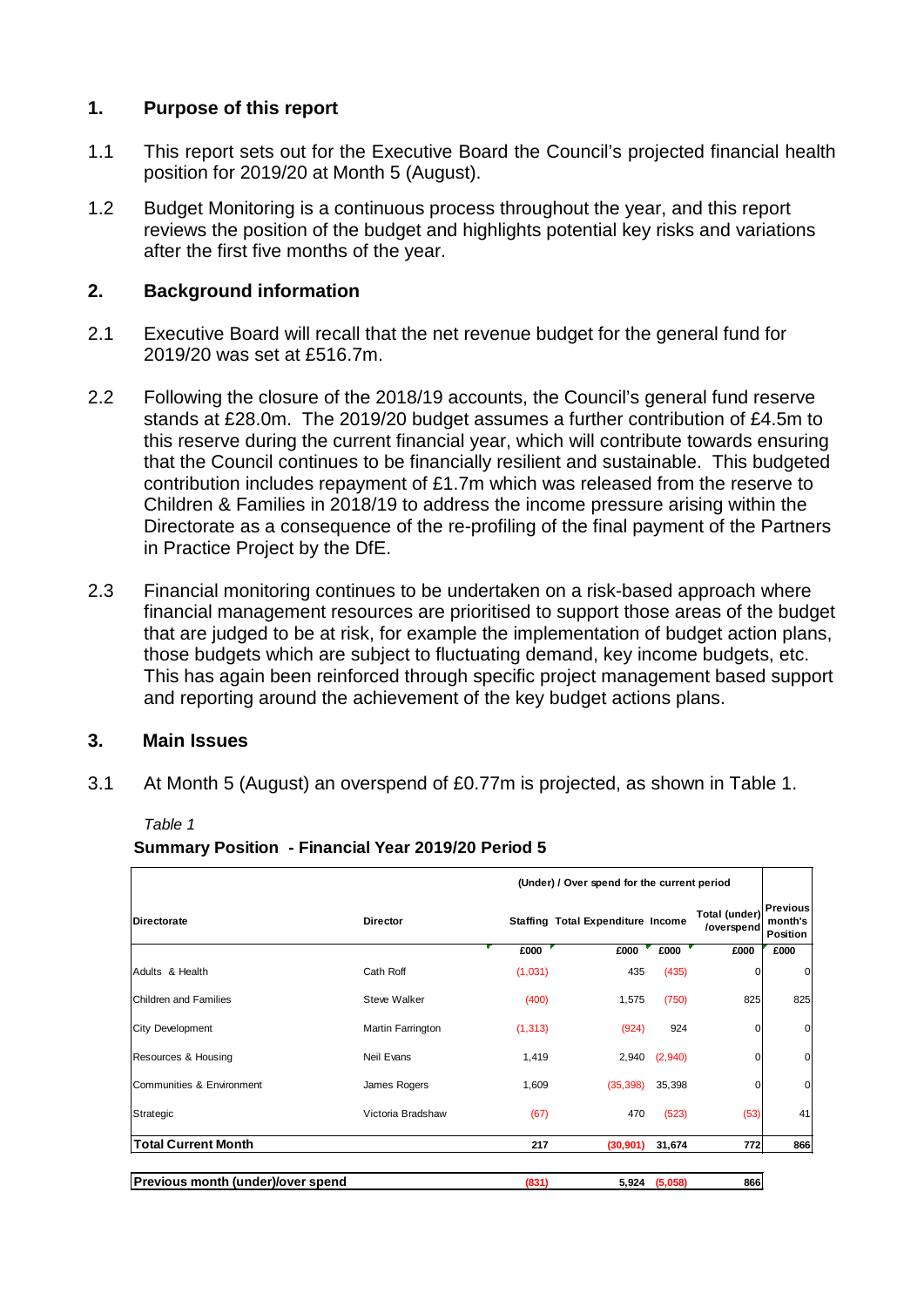- 3.2 The major variations are outlined below, with additional detail provided on the Directorate dashboards which are appended to this report;
- 3.2.1 **Adults & Health -** the Directorate is projected to deliver a balanced budget. Of the £13.1m savings target 81.2% are effectively delivered and it is assumed that 99.1% will be delivered. Key variances include a projected staffing underspend of £1.0m; though there are pressures within Provider Services overall underspends within the rest of the directorate - particularly Service Transformation, Resources and Commissioning more than mitigate these pressures. Community care packages are projected to overspend by £1.6m. Demand is lower than projected within residential and nursing placements and Direct Payments, but overspends are currently projected on home care, supported living and learning disability services.
- 3.2.2 **Children and Families –** The 2019/20 budget for Children and Families addressed the underlying key budget pressures experienced in 2018/19 including an additional £2m for the Children Looked After, financially supported Non-CLA budgets, £0.8m for the passenger transport expenditure budget, the loss of £4m of grant funding and increases to the external legal and One Adoption West Yorkshire budgets of £0.5m and £0.35m respectively. At Period 5 (August) it is projected that the directorate will have a year-end overspend of £0.83m, in line with the reported position at P4. This represents 0.3% of the gross expenditure budget.

The dashboard includes potential actions of £1.8m, however the projected costs of Children Looked After (CLA) and financially supported Non-CLA has been increased by £1.7m, net reduction of £0.1m and in line with the reported position at P4. The proposed savings of £1.8m are as follows:

- £0.5m from the resource available for Children and Families in the strategic budget.
- £0.4m staff savings to be delivered by ongoing strict control of vacant posts
- £0.35m from additional grant following confirmation that the School Improvement and Brokerage Grant will be extended for the full financial year. The 2019/20 budget assumed that the grant would cease at the end of 2019 academic year.
- £0.3m from slippage on spend on externally funded schemes.
- £0.2m from a review of income and maximising external contributions.
- £0.05m from savings on uncommitted supplies and services budgets.

There are risks that the level of planned savings are not achieved but with the exception of the staffing savings the actions should be relatively low risk.

As reported at Period 4, the main areas of overspend are forecast to be on CLA and the passenger transport budget. During the second half of 2018/19 there was a notable increase in the numbers of children requiring transport arrangements. In the final quarter of the year the full extent of increases in external contract prices also emerged. Whilst the overall gross transport budget of £13.9m for children with Special Education Needs and Disability and social care arrangements was increased by just under £0.8m it is now apparent that this increase will not be sufficient to meet the full extent of demand and cost increases in 2019/20. The Directorate is working with the Passenger Transport Service on an action plan to mitigate these pressures, but even after these actions an overspend of £0.6m is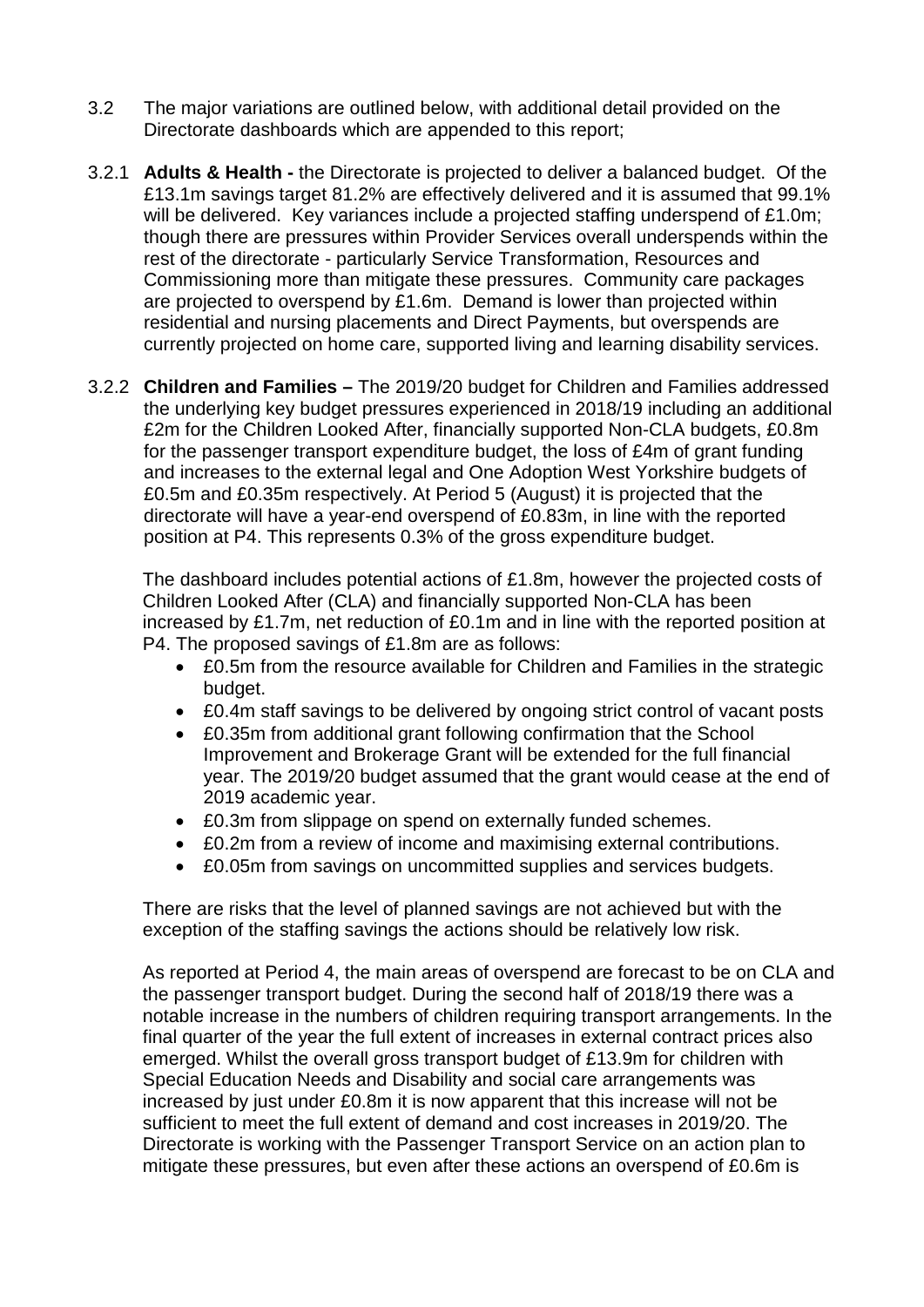currently projected. There is a risk that the proposed actions do not deliver the expected level of savings and the overspend increases.

The External Residential (ER) and Independent Fostering Agency (IFA) placements are both currently higher than the budgeted assumptions although the variance is much lower than in previous years. The Directorate is undertaking a number of actions including reviewing ER placements in order to ensure that placements are still appropriate. Since Period 4 there has been a reduction in both ER and IFA placements. The latest position is that ER placements are at 63 compared to the budgeted number of 58 and IFA placements are currently 208 against the budgeted number of 184. The projected overspend on CLA is £1.9m, the same as reported at Period 4. It is anticipated that there will be further small reduction in numbers over the remainder of the year due to the various actions being pursued by the directorate. There remains a risk that overall CLA numbers remain above these assumptions.

Other significant variations include an overspend of £0.4m on Learning for Life. This comprises a projected shortfall in fee income in Children Centres of £1.0m offset by savings within Family Services and Early help. There is a risk that the income position worsens and the autumn term nursery numbers will be key to determining the outturn position. The service is working on a number of actions to mitigate the income shortfall.

The 2019/20 budget included savings of £1.8m. All the actions are being implemented and are expected to deliver the required level of savings. On the 17th April 2019 the Department for Education confirmed that Leeds was successful in the Strengthening Families Protecting Children Programme bid worth £8.3m over five years, with 2019/20 the first year and potential spend of up to £1.5m. Leeds is committed to work with up to six local authorities over the next five years to help them improve practice and outcomes based on the innovative practice already established in Leeds. The Directorate has already commenced initial work and is currently establishing the revised staffing structures required to deliver the programme, which will be confirmed in a future Delegated Decision Notice and report.

At the end of 2018/19 there was a surplus balance of £1.1m on general Dedicated Schools Grant (DSG). It is currently projected that there will be an overall overspend of £3.4m on general DSG in 2019/20 leaving a deficit balance of £2.3m at the end of 2019/20. At Period 4 a small surplus balance of £0.1m was projected, As in previous years there are significant pressures on spend in the High Needs Block (HNB) and since Period 4 an exercise has been carried out to review current and projected demands on the High Needs Block. It is clear that on the main areas of spend of outside placements, top-up payments and place funding for Specialist Inclusion Learning Centres (SILCs) there is a significant increase in costs this year. As a result, the projected overspend on the High Needs Block has been increased from the £2.1m reported at Period 4 to the current projection of £5.3m. This is expected to be partly offset by an underspend of £1.5m on the Early Years Block and £0.4m on the Schools Block. There is a risk that the overspend on the HNB increases further during the year due to increases in outside placements and top-up payments.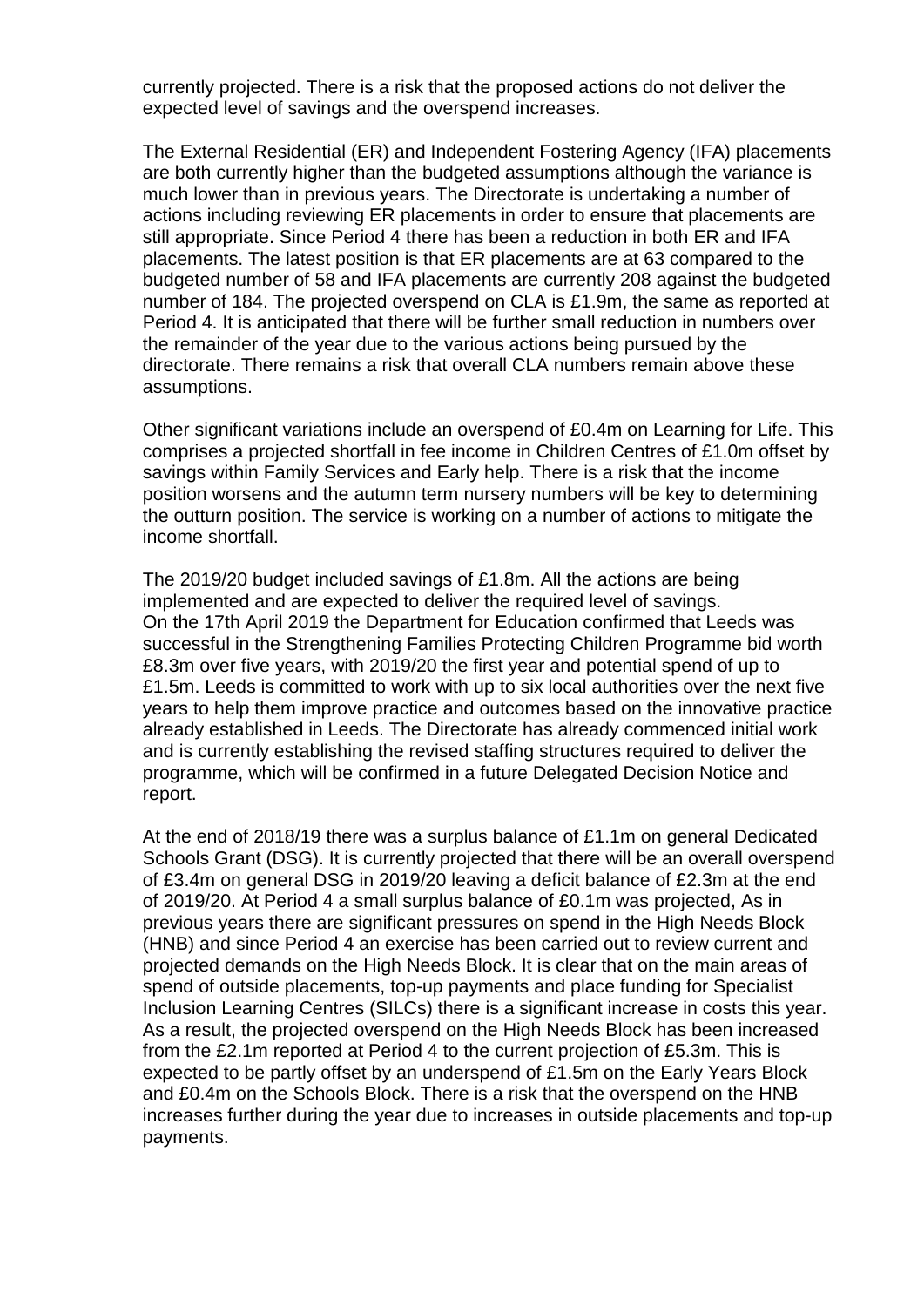3.2.3 **City Development –** At Month 5 the Directorate are projecting a balanced budget position at the year-end despite significant pressures in relation to Kirkgate Market and to the Strategic Investment Fund.

The Markets Service faces another challenging year for a number of reasons including continuation of the ongoing adverse retail climate and uncertain future for retail on the high street, growth in e-commerce and changing consumer spending preferences.

There are also 2 major building projects at the Market, one to build a hotel (2 year build) and the other to refurbish unlettable historic units and replace the roof in the 1875 block shops. The vacant units required for this work equate to £0.45m in lost revenue and the level of disruption to tenants has led to an increase in demand for rent concessions. The current 20% rent concession (April 2019 to October 2019) equates to a further pressure on income of £0.2m.

The Directorate's Strategic Investment Fund requires further acquisitions in order to achieve the net budgeted return of £3.36m. The current shortfall is circa £0.7m. Further viable investment opportunities with the right risk profile continue to be sought and financially appraised.

To mitigate these pressures there is an action plan saving of £1.3m to deliver a balanced budget. This will be met via careful vacancy management, a review of other operational expenditure, and one off income from granting of easements etc.

Street lighting electricity costs are also a key risk as any delays within the LED conversion programme may result in planned savings in electricity not being achieved. The programme has been delayed by one month and is targeted to start in October and electricity costs continue to be closely monitored.

Other risks include Active Leeds income and planning fees which may be affected by the general economic climate and will continue to be closely monitored.

3.2.4 **Resources & Housing –** At Month 5 the Directorate continues to project a balanced budget at year end. There are cost pressures totalling around £0.61m primarily in Corporate Property Management of around £0.39m, Financial Services staffing of a net £0.04m and slippage in the e-invoicing project within Shared Services of £0.15m. However, there are projected savings within DIS of £0.32m relating to Microsoft costs, leaving around £0.29m to be found to achieve a balanced budget by year end.

The original increase in the Microsoft budget was to adopt a level of licensing based on their assessment of our requirements. DIS have been working with Microsoft to ensure that the Council purchases the optimum, best value subscriptions. From the discovery work carried out to date, DIS feel that around 70% of our employees require the functionality proposed by Microsoft with the remaining 30% covered with cheaper license combinations that will still meet their needs. This 70/30 split will allow the Council to achieve its strategic goals, meet employee needs, provide best value for the required software and deliver savings of around £320k against the original allocated budget for 2019/20.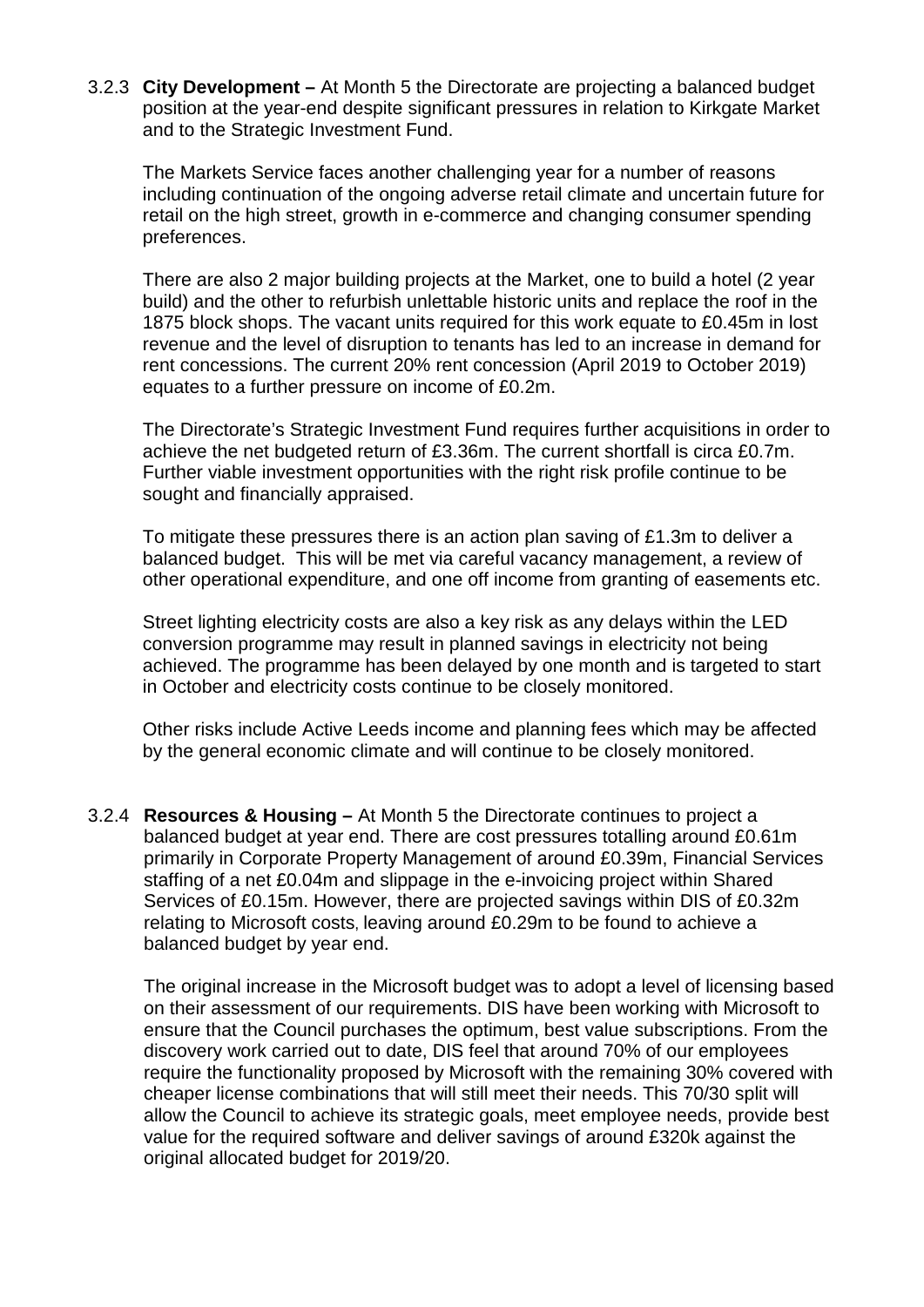- 3.2.5 **Communities & Environment –** the Directorate is projecting a balanced budget at this stage in the financial year. Within the Waste Management service there are a number of pressures mainly in respect of the ongoing Refuse review which is progressing well, combined with additional costs relating to recovery. However these pressures are anticipated to be offset by net savings on waste disposal contracts and the service is forecasting a balanced position by the year end. Within Customer Access there are pressures of £0.2m due to additional staffing costs associated with the improvement in call answer rates at the Contact Centre and additional security costs at Hub sites. Partially offsetting these pressures is a forecast net saving of £0.1m within Car Parking services, mainly due to staffing and other expenditure variations. The Directorate will work towards identifying appropriate actions of £0.1m to achieve an overall balanced budget by the year end.
- 3.2.6 **Strategic & Central Accounts** At Month 5, the Strategic & Central budgets are projecting a small overspend of £0.05m. The key variations are a projected shortfall of £0.5m in New Homes Bonus which is offset by S31 grant income for small business rates relief projected to exceed budget by £0.7m.

However it should also be noted that there is a projected additional use of £1m from the Insurance reserve as a result of a small number of high value claims. This is a volatile budget and continues to be closely monitored.

The 2019/20 revenue budget assumes the generation of capital receipts from property and land sales will be utilised to offset PFI liabilities, repay MRP and fund redundancy payments. There is now a risk that not all of these assumed capital receipts will be receivable in 2019/20 and therefore any shortfall will have implications for the delivery of a balanced revenue budget in this financial year. Full details of this risk can be found in the confidential appendix to this report. This appendix is confidential under Access to Information Rule 10.4(3) as it contains information relating to the financial or business affairs of the Council and other relevant parties.

In response to this identified risk work has commenced to identify areas where spend could be reduced or stopped to manage this position.

### 3.3 **Other Financial Performance**

### 3.3.1 **Council Tax**

The Council Tax in-year collection rate at the end of August was 45.59% which is slightly behind performance in 2018/19. At this early stage the forecast is to achieve the 2019/20 in-year collection target of 96.1% collecting some £362m of income.

### 3.3.2 **Business Rates**

The business rates collection rate at the end of July was 47.71% which is 0.87% behind performance in 2018/19. The forecast is to achieve the 2019/20 in-year collection target of 97.7%, collecting some £385m of income.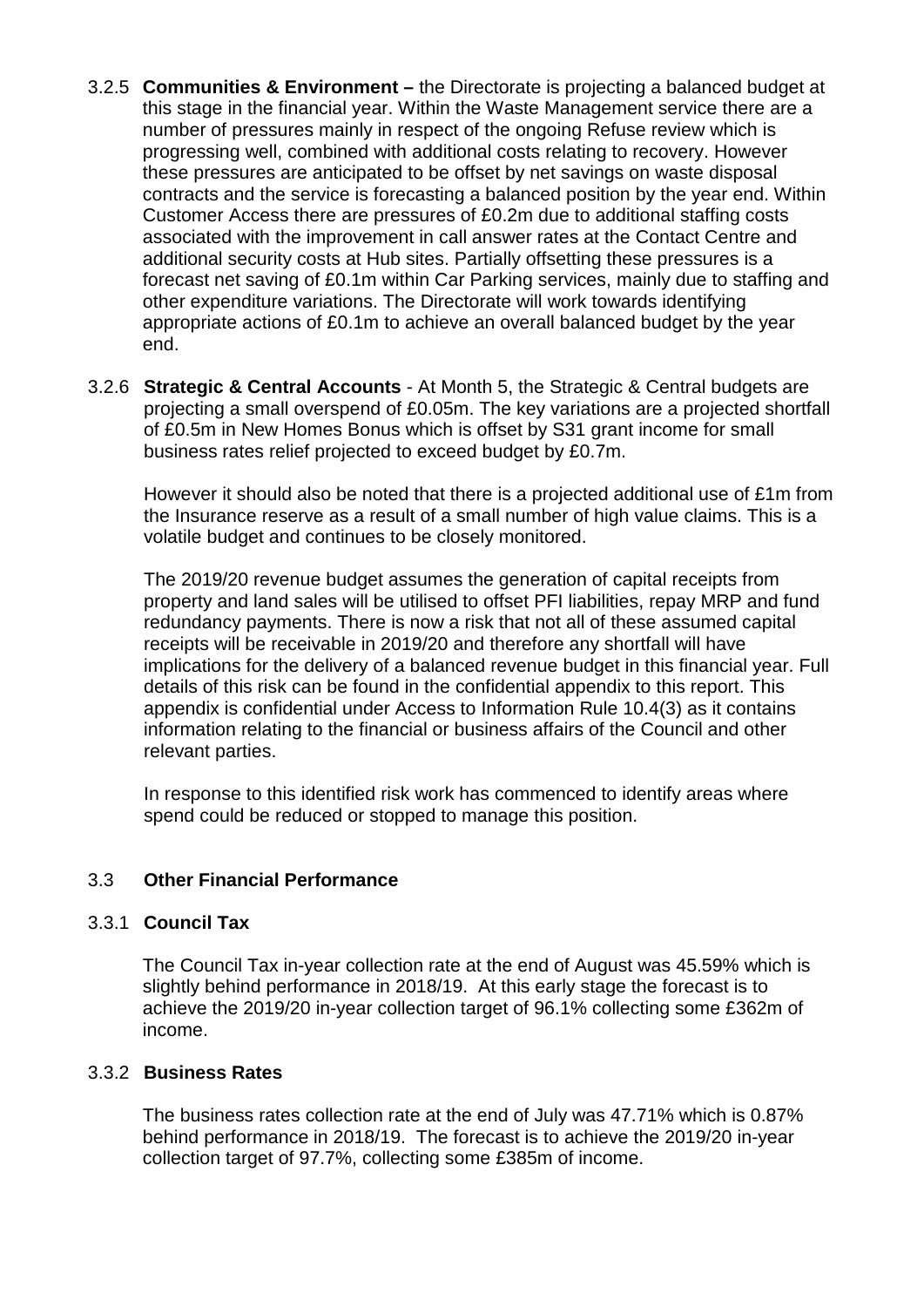The total rateable value of business properties in Leeds has increased from £930.2m at 1st April to £937.0m at the end of July, an increase of £6.8m. To calculate Leeds' actual income from business rates this total rateable value is multiplied by the national business rates multiplier (49.1p in the pound). After reliefs and adjustments this amount is then shared between Leeds City Council (74%), Central Government (25%) and West Yorkshire Fire Authority (1%). Following deductions for the Business Rates tariff and to meet the business rates deficit brought forward, Leeds' actual business rates income is currently projected to be in the region of £199.648, which is £0.8m below budgeted expectations.

### 3.3.3 **Business Rates Appeals**

The opening appeals provisions for 2019/20 are £21.0m, made up of £13.8 relating to appeals received against the 2010 ratings list and £7.2m estimated costs in relation to the 2017 ratings list. Under the 75% Business Rates Retention pilot, Leeds' budget is affected by 74% of any appeals provision made in this year but provisions brought forward from 2018/19 were made at 99%.

On the 1st July 2019, there were 1,349 appeals outstanding against the 2010 ratings list. During July and August 228 appeals have been settled, of which 122 have not resulted in changes to rateable values. 23 new appeals were received in June and July, this low number received reflecting that appeals are no longer accepted against the 2010 list except in very specific circumstances. At 31<sup>st</sup> August there are 1,156 outstanding appeals in Leeds, with 12.6% of the city's total rateable value in the 2010 list currently subject to at least one appeal.

No appeals have been received to date against the 2017 list, with only 1.4% of the city's total number of hereditaments in the 2017 list currently subject to either a 'check' or a 'challenge', the pre-appeal stages of the new appeals process introduced in 2017.

### **4. Housing Revenue Account (HRA)**

4.1 At the end of Month 5 the HRA is projecting a balanced position against the 2019/20 Budget.

### **5. Corporate Considerations**

### **5.1 Consultation and engagement**

5.1.1 This is a factual report and is not subject to consultation.

### **5.2 Equality and diversity / cohesion and integration**

5.2.1 The Council's revenue budget for 2019/20 was subject to Equality Impact Assessments where appropriate and these can be seen in the papers to Council on 27<sup>th</sup> February 2019.

### **5.3 Council policies and the Best Council Plan**

5.3.1 The 2019/20 budget targeted resources towards the Council's policies and priorities as set out in the Best Council Plan. This report comments on the financial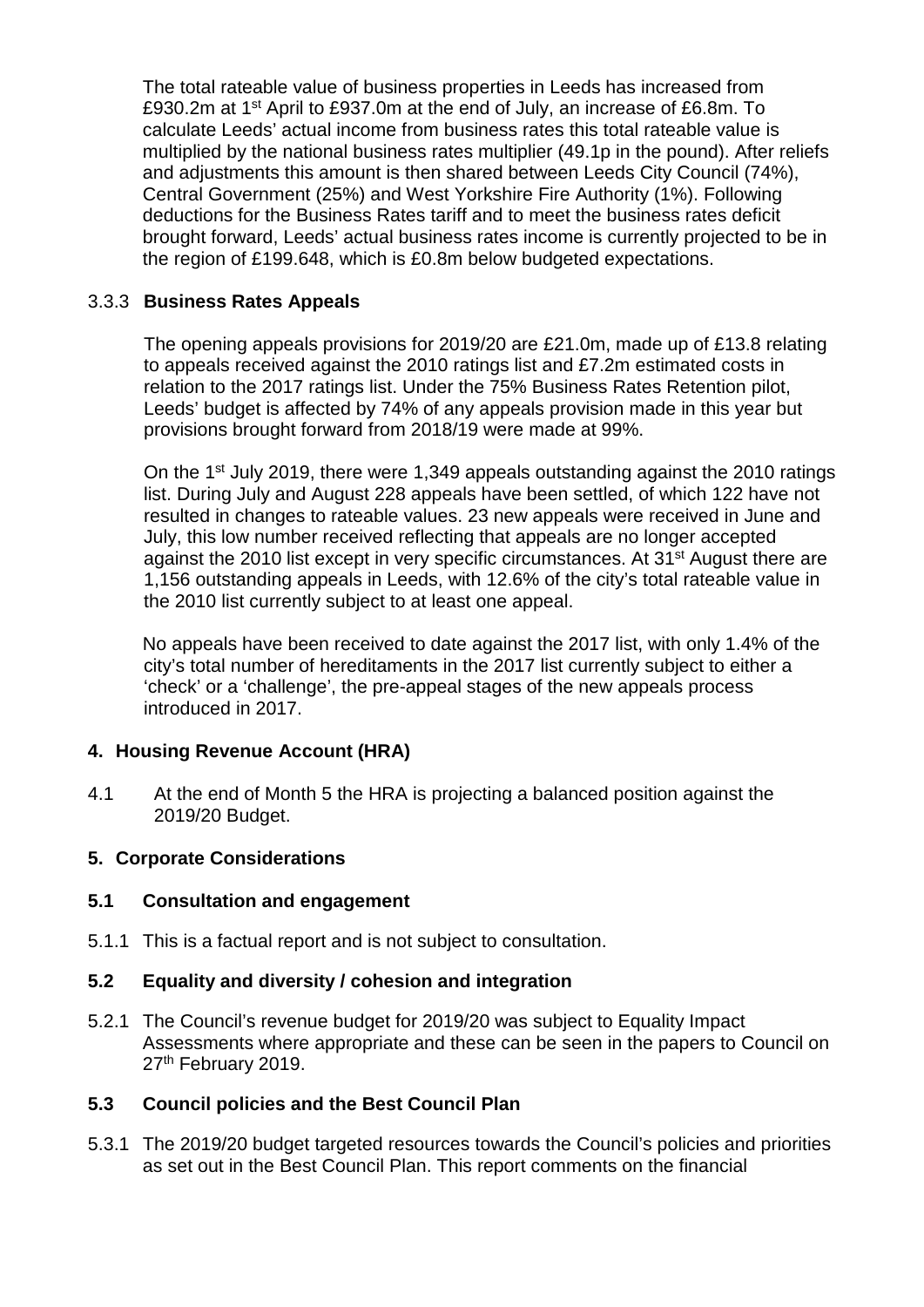performance against this budget, supporting the Best Council ambition to be an efficient and enterprising organisation.

## **5.4 Climate Emergency**

5.4.1 Since this is a factual report detailing the Council's financial position for 2019/20 there are no specific climate implications.

### **5.5 Resources, procurement and value for money**

5.5.1 This is a revenue financial report and as such all resources, procurement and value for money implications are detailed in the main body of the report.

### **5.6 Legal implications, access to information, and call-in**

- 5.6.1 The information contained in the confidential appendix of this report has been designated as being exempt from publication under the provisions of Access to Information Procedure Rule 10.4(3) because it contains information relating to the financial or business affairs of any particular person (including the authority holding that information), in this case Leeds City Council and other relevant parties. It is considered that since this information concerns negotiations with other parties to effect the realisation of capital receipts then it is not in the public interest to disclose this information at this point in time as this could affect the integrity of those negotiations. It is considered that the public interest in maintaining the content of the appendix as being exempt from publication outweighs the public interest in disclosing the information as doing so would prejudice the Council's commercial position and that of relevant third parties should it be disclosed at this stage.
- 5.6.2 The matters contained within the exempt appendix are considered urgent and cannot reasonably be deferred due to the need to complete negotiations within the current financial year.
- 5.6.3 In accordance with the relevant Procedure Rules, the treatment of the matter detailed in appendix 1 as being both exempt from publication and urgent, has been agreed with the Chair of Scrutiny Board (Strategy and Resources).

### **5.7 Risk management**

5.7.1 Budget management and monitoring is undertaken on a risk-based approach where financial management resources are prioritised to support those areas of the budget that are judged to be at risk such as the implementation of budget action plans, those budgets which are subject to fluctuating demand and key income budgets. To reinforce this risk-based approach, specific project management based support and reporting around the achievement of the key budget actions plans is in place for 2019/20.

### **6. Conclusions**

6.1 This report informs the Executive Board of the Month 5 position for the Authority in respect of the revenue budget which currently projects an overspend of £0.77m. The Housing Revenue Account is projecting a balanced budget position.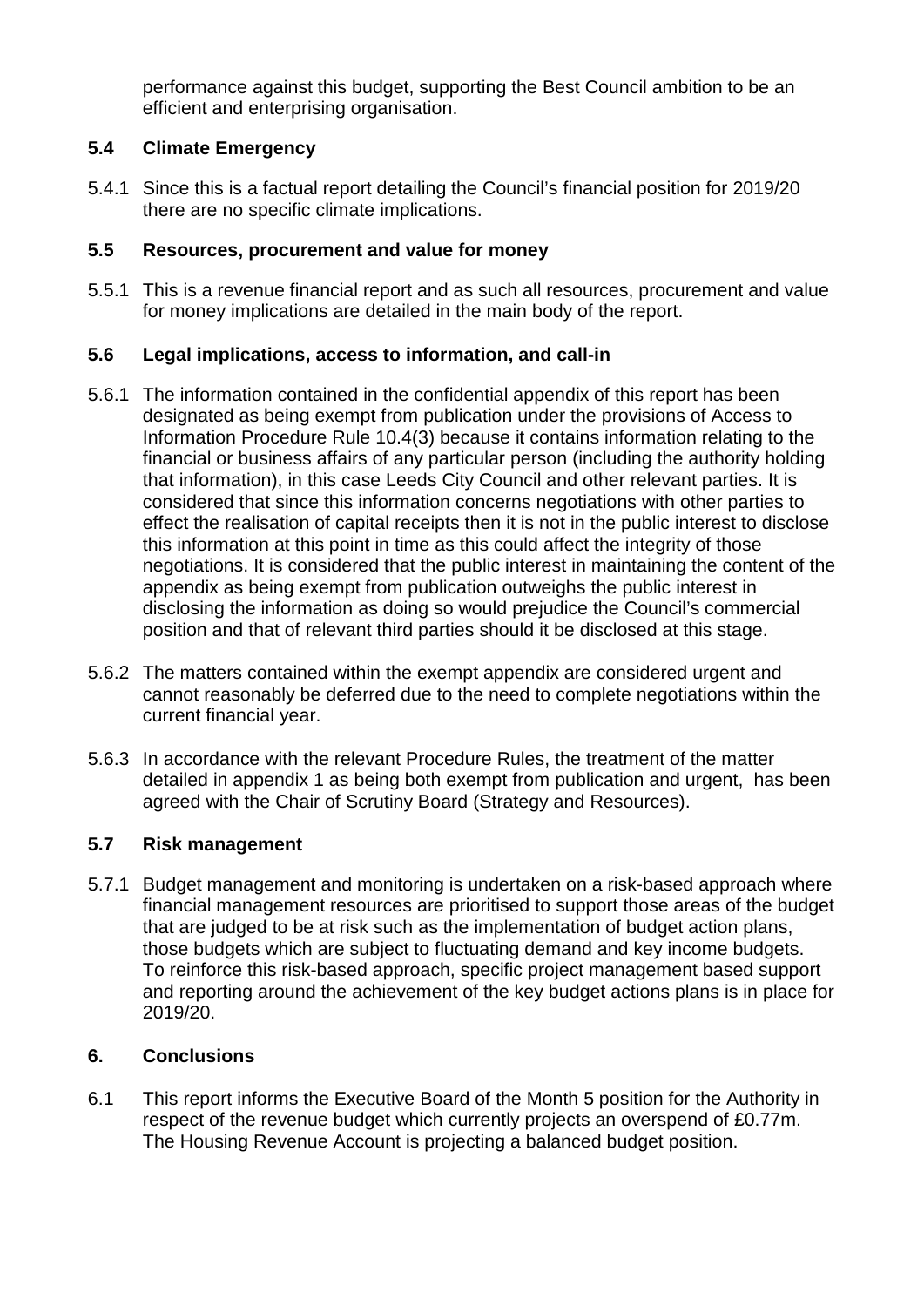- 6.2 The report also requests that the Director of Children and Families identify further budget savings options that will address the projected overspend in the Directorate.
- 6.3 The report highlights that there is a risk that not all of the assumed capital receipts, which are used to offset PFI liabilities, repay MRP and fund redundancy payments, will be receivable in 2019/20, as detailed in the confidential appendix 1.

### **7. Recommendations**

- 7.1 Executive Board are asked to note the projected financial position of the authority as at Month 5 (August).
- 7.2 Executive Board are asked to note the requirement for the Director of Children and Families proposals to identify further budget savings proposals to address the projected overspend in the Directorate.
- 7.3 Executive Board are asked to note the risk that the budgeted level of capital receipts, as detailed in confidential appendix 1, may not be receivable in 2019/20.

### **8. Background documents[1](#page-9-0)**

None

### 9. **Appendices**

- 9.1 Appendix 1 Designated as exempt from publication under the provisions of Access to Information Procedure Rule 10.4(3)
- 9.2 Directorate dashboards

<span id="page-9-0"></span><sup>&</sup>lt;sup>1</sup> The background documents listed in this section are available to download from the council's website, unless they contain confidential or exempt information. The list of background documents does not include published works.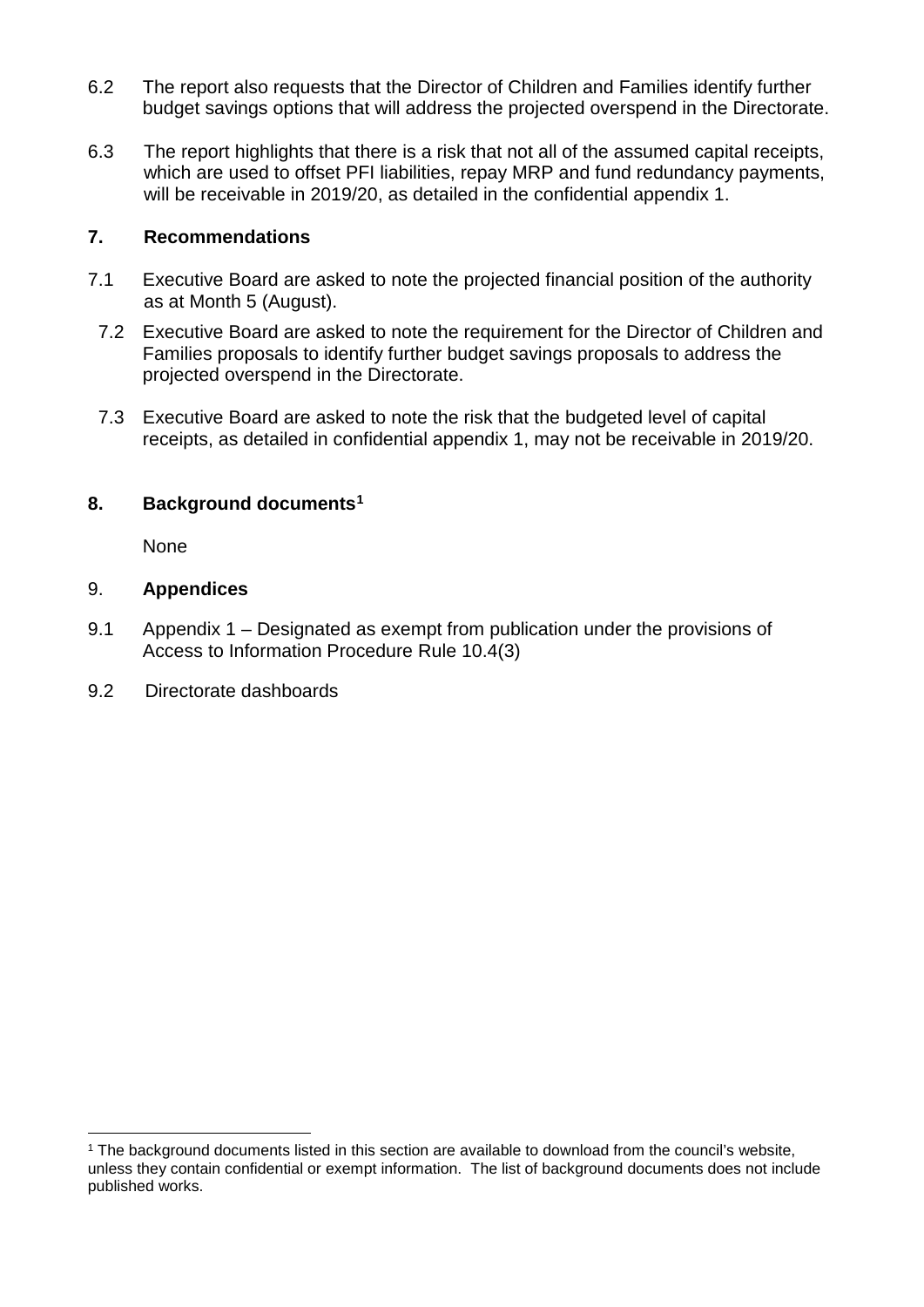# **ADULTS AND HEALTH**

### **Financial Dashboard - 2019/20 Financial Year**

### **Month 5 (August 2019)**

#### **The Directorate is projected to deliver a balanced position.**

Budget Action Plans are required to deliver £13.1m of savings. At Period 5, 81.2% are effectively delivered and it is assumed that most plans will be delivered by the end of the year with some slippage in the demand and pa **The main variations at Period 5 across the key expenditure types are as follows:**

#### **Staffing (-£1.0m)**

There are pressures within Provider Services but overall underspends within the rest of the directorate particularly Service Transformation. Resources and Commissioning more than mitigate these. These underspends have redu **period due to new starters during the month.** 

**Community Care Packages (£1.6m)**

**Pressures are expected within Learning Disability, Home Care and Supported Accommodation. Underspends are projected within residential and nursing care and Direct Payment numbers continue to fall.**

**General Running Costs (-£0.3m)**

**Due to early repayment £0.277m of debt will not be paid this year.** 

**Appropriation Accounts (£0.2m):**

a) Leeds Adults Safeguarding Board- LASB (£0.061m) - an underspend due to staff savings within Leeds Adult Safeguarding is projected and, in line with the Board's ring-fenced status, it is planned to be carried forward int **year.**

**b) Winter Pressures Funding (£0.200m) - Winter pressures funding of £200k required to fund the Community Care Beds.**

c) recognising the pressures facing the authority and the directorate in 2020/21 it is intended that the£277k saving from the early repayment of debt will be carried forward in reserves to be utilised in the next financial

d) Public Health Appropriation (-£0.287m) - the Public Health grant underspend from last year of £185k will be used to cover any fluctuations arising from prescribing and dispensing costs for drug treatment following the i **tariff for the drug buprenorphine in April 2018. £102k will be used for children's bereavement programmes.**

**Income (-£0.4m)**

**There are additional client contributions and additional external income.**

|                                   |                              |                      |                        |                 |                 |                                          |                  |                            | PROJECTED VARIANCES          |                             |         |               |                          |        |                              |
|-----------------------------------|------------------------------|----------------------|------------------------|-----------------|-----------------|------------------------------------------|------------------|----------------------------|------------------------------|-----------------------------|---------|---------------|--------------------------|--------|------------------------------|
|                                   | Expenditure<br><b>Budget</b> | <b>Income Budget</b> | <b>Latest Estimate</b> | <b>Staffing</b> | <b>Premises</b> | <b>Supplies &amp;</b><br><b>Services</b> | <b>Transport</b> | Internal<br><b>Charges</b> | External<br><b>Providers</b> | <b>Transfer</b><br>Payments | Capital | Appropriation | <b>Total Expenditure</b> | Income | Total (under) /<br>overspend |
|                                   | £'000                        | £'000                | £'000                  | £'000           | £'000           | £'000                                    | £'000            | £'000                      | £'000                        | £'000                       | £'000   | £'000         | £'000                    | £'000  | £'000                        |
|                                   |                              |                      |                        |                 |                 |                                          |                  |                            |                              |                             |         |               |                          |        |                              |
| <b>Health Partnerships</b>        | 1,535                        | (994)                | 541                    | (79)            |                 |                                          |                  |                            |                              |                             |         |               | (77)                     | 61     | (17)                         |
| <b>Access &amp; Care Delivery</b> | 273,180                      | (47, 775)            | 225,405                | (177)           |                 |                                          |                  | (193)                      | 2,555                        | (990)                       |         | 48            | 1,238                    | (424)  | 813                          |
| Service Transformation<br>Team    | 1,508                        | (15)                 | 1,493                  | (272)           |                 |                                          |                  |                            |                              |                             |         |               | (272)                    | (133)  | (405)                        |
| <b>Commissioning Services</b>     | 28,660                       | (54, 764)            | (26, 104)              | (339)           |                 |                                          |                  |                            |                              |                             |         |               | (339)                    | 60     | (279)                        |
| <b>Resources and Strategy</b>     | 5,707                        | (841)                | 4,866                  | (114)           |                 |                                          |                  | (79)                       |                              |                             |         | 79            | (114)                    |        | (114)                        |
| Public Health (Grant<br>Funded)   | 43,886                       | (43, 542)            | 344                    | (52)            |                 |                                          |                  |                            | 338                          |                             |         | (287)         |                          |        |                              |
| <b>Appropriation Account</b>      |                              |                      |                        |                 |                 |                                          |                  |                            |                              |                             |         |               |                          |        |                              |
| Total                             | 354,475                      | (147, 930)           | 206,545                | (1,031)         |                 |                                          | (7)              | (272)                      | 2,893                        | (990)                       |         | (160)         | 435                      | (435)  |                              |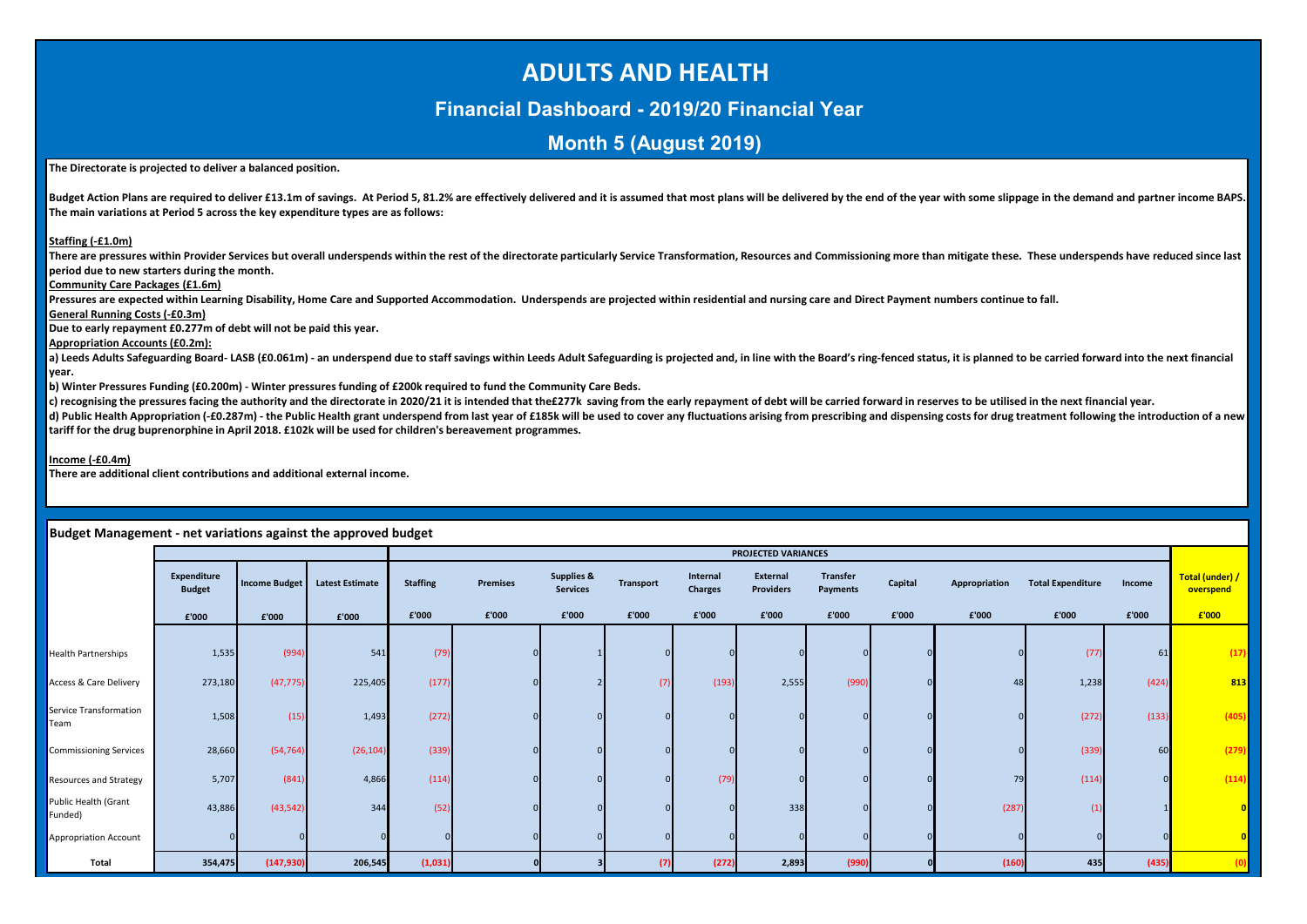|                                        | <b>Key Budget Action Plans and Budget Variations:</b>                 |                     |                                                                                                                                                                                                |                  |                             | Forecast                            |
|----------------------------------------|-----------------------------------------------------------------------|---------------------|------------------------------------------------------------------------------------------------------------------------------------------------------------------------------------------------|------------------|-----------------------------|-------------------------------------|
|                                        |                                                                       | <b>Lead Officer</b> | <b>Additional Comments</b>                                                                                                                                                                     | <b>RAG</b>       | <b>Action Plan</b><br>Value | Variation<br>against<br>Plan/Budget |
| A. Key Budget Action Plans             |                                                                       |                     |                                                                                                                                                                                                |                  | £m                          | £m                                  |
| 1.                                     | <b>Additional funding</b>                                             | S Hume              | iBCF, Spring Budget, Advonet Grant, Social Care Grant                                                                                                                                          | в                | 7.3                         | 0.0                                 |
| 2.                                     | Demand Based Savings - Ld                                             | S McFarlane         |                                                                                                                                                                                                | G                | 0.3                         | 0.0                                 |
| 3.                                     | Demand Based Savings - Mental Health                                  | S McFarlane         |                                                                                                                                                                                                | G                | 0.1                         | 0.0                                 |
| 4.                                     | Demand Based Savings - Telecare                                       | S McFarlane         |                                                                                                                                                                                                | $\mathbf R$      | 0.1                         | 0.1                                 |
| 5.                                     | Demand Based Savings - Reablement                                     | S McFarlane         |                                                                                                                                                                                                | $\mathsf{R}$     | 0.1                         | 0.1                                 |
| 6.                                     | Demand Based Savings - Chc / 117                                      | S McFarlane         |                                                                                                                                                                                                | G                | 0.3                         | 0.0                                 |
| 7.                                     | Prudential Borrowing - Recovery Hubs                                  | S McFarlane         |                                                                                                                                                                                                | $\, {\bf B}$     | 0.2                         | 0.0                                 |
| 8.                                     | Ld - Funded Nursing Care Paid By Lcc On Chc Funded People S McFarlane |                     |                                                                                                                                                                                                | G                | 0.1                         | 0.0                                 |
| 9.                                     | Premises Running Cost Savings                                         | S McFarlane         |                                                                                                                                                                                                | G                | 0.1                         | 0.0                                 |
| 10.                                    | Demand Based Savings - Demand Mgt                                     | S McFarlane         |                                                                                                                                                                                                | $\blacktriangle$ | 0.3                         | 0.0                                 |
| 11.                                    | <b>Managing Budget Reductions</b>                                     | S Hume              |                                                                                                                                                                                                | G                | 0.1                         | 0.0                                 |
| 12.                                    | Demand Budgets (Commissioning)                                        | S Hume              |                                                                                                                                                                                                | G                | 0.2                         | 0.0                                 |
| 13.                                    | Staffing                                                              | Various             | primarily use of vacancy factors                                                                                                                                                               | в                | 0.8                         | (0.2)                               |
| 14.                                    | Income                                                                | Various             | better collection of assessed income and recovery of monies from<br>partners                                                                                                                   | G                | 2.2                         | 0.1                                 |
| 15.                                    | Public Health                                                         | I Cameron           | review of commissioned services and use of reserves                                                                                                                                            | в                | 1.0                         | 0.0                                 |
| <b>B. Other Significant Variations</b> |                                                                       |                     |                                                                                                                                                                                                |                  |                             |                                     |
| 1.                                     | <b>Staffing</b>                                                       | All                 | relating to staffing turnover and slippage in employing new staff                                                                                                                              |                  |                             | (0.9)                               |
| 2.                                     | Community care packages                                               | Various             | anticipated variation                                                                                                                                                                          |                  |                             | 1.7                                 |
| $\overline{3}$                         | General running costs                                                 | All                 | primarily non-spend of debt related budgets                                                                                                                                                    |                  |                             | (0.3)                               |
| $\overline{4}$                         | Use of reserves                                                       | All                 | net contribution to reserves (Leeds Adults Safeguarding Board and debt savings offset by transfers<br>from reserves for Community Beds and Public Health) and carry forward of debt underspend |                  |                             | (0.2)                               |
| 5 <sup>1</sup>                         | Income                                                                | S. McFarlane        | client contributions and CCG contribution to CHC transport costs                                                                                                                               |                  |                             | (0.5)                               |
|                                        |                                                                       |                     |                                                                                                                                                                                                |                  |                             |                                     |
|                                        |                                                                       |                     | <b>Adults and Health Directorate - Forecast Variation</b>                                                                                                                                      |                  |                             | 0.0                                 |
|                                        |                                                                       |                     |                                                                                                                                                                                                |                  |                             |                                     |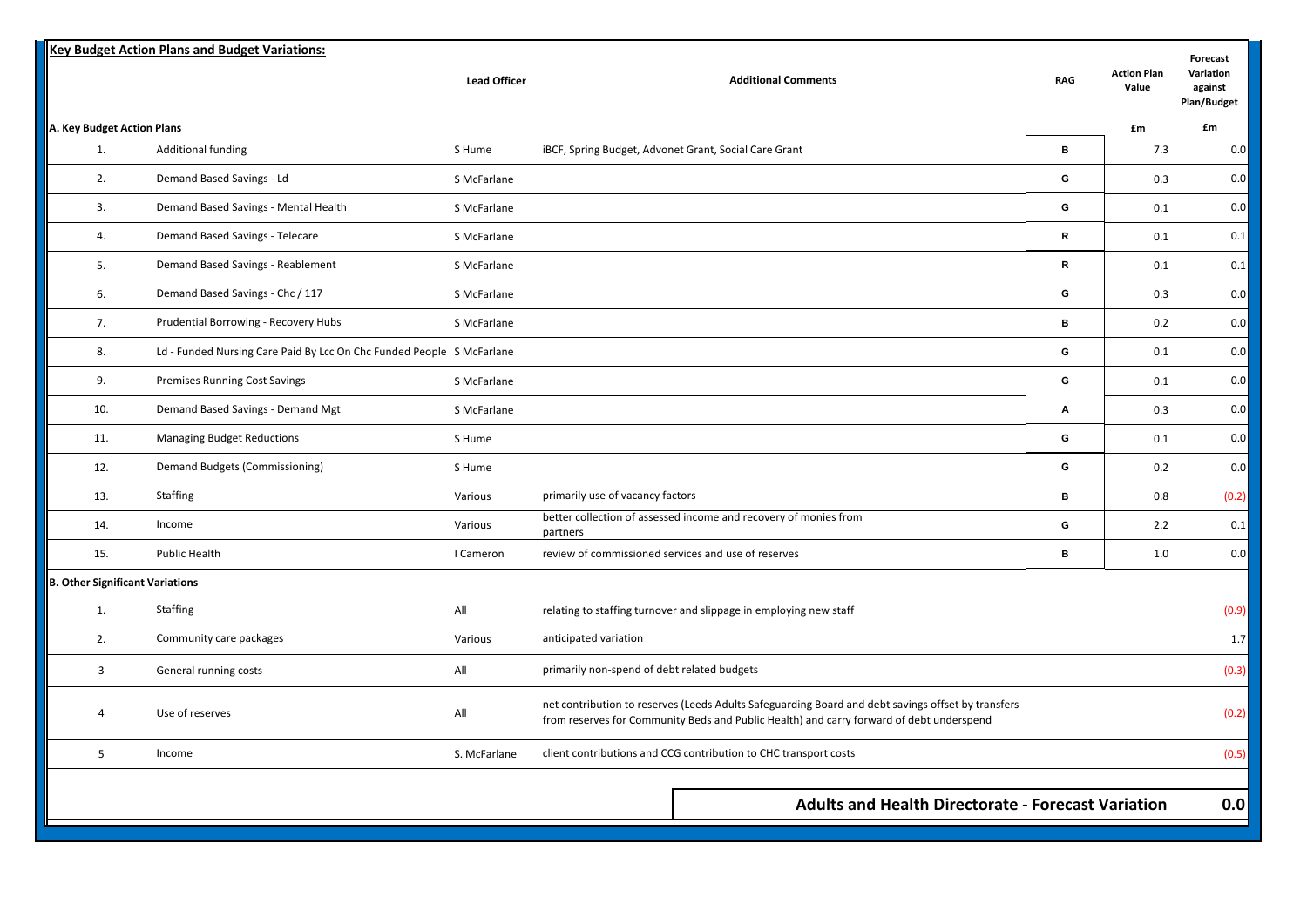#### **CHILDREN & FAMILIES 2019/20 FINANCIAL YEAR FINANCIAL DASHBOARD - Period 5**

Overall Summary - The 19-20 budget for C&F addressed the underlying 18-19 key budget pressures, with the following additional resources reflected in the 19-20 C&F budget; £4m pay, £4m fallout of grant (DfE PiP Innovation 2 Education Needs grant), £2m Children Looked After (CLA) demand, £0.7m Passenger Transport costs. At period 5 the directorate is projecting an overspend of £0.825m against a gross expenditure budget of £293m which equates t position. The Directorate has identified a number of actions to help offset the projected overspend on demand-led budgets with a total of f 1.8m in savings and additional income being proposed so far. The Directorate will overspend. Pressures at P5 are in line with those reported at P4, £1,90m CLA Demand pressures around ER and IFA placements, £0,625m Passenger Transport and £0.4m Learning for Life (LfL) net pressure principally due to Chil be partly offset by additional grant income. (UASC grant income of £0.3m. School Improvement and Brokerage Grant £0.35m and DfE Innovation (SFPC) grant £0.3m), an underspend on staffing of £0.40m, release from the Strategi service action plans £0.2m and savings on Supplies & Services £0.05m. There is a risk that the projected overspend worsens, with action being required to contain the CLA, LfL Nursery fee income, savings target for Staffing

children Looked After (CLA): - The Children Looked After budget (CLA) was increased by £1.5m to £42.4m in the 2019/20 budget. The budget took into account the level of supported children in the autumn of 2018, 1,284 and th has resulted in significant pressures on the 19-20 External Residential (ER) and Independent Fostering Agencies (IFA) budgets. Current ER numbers are 63 compared to the budgeted number of 58 , whilst the number of Independ budgeted number of 184. Both ER and IFA placement numbers have reduced since P4 and it is anticpated that there will be a further small reduction in numbers over the remainder of the year to achieve this projected position children homes and their current limited capacity continues to impact on the CLA demand budgets, along with barriers in education provision within the city preventing CLA children being placed back into Leeds. There is sti 2019-20.

Non CLA Financially supported: - The non-CLA financially supported budget was increased by £0.5m to £12.9m in the 2019/20 budget. Budgeted 19-20 numbers are 867 placements: current numbers are 873. At this stage of the yea Staffing: - The staffing budget for 19-20 is £87.4m. At P4 the Directorate made a comittment to deliver savings of £0.40m on the pay budget. This reflects some one-off funding from the carry forward of DfE PiP monies and T to strictly control all post releases and DDN requests to achieve this position and mitigate any potential pay pressures. Also need to continue to review and control the use of Overtime and Agency staff.

Transport : - The overall budget for Passenger Transport is £14.7m: an increase of £0.65m from 18-19. The budget for CEL Passenger Transport has increased by £0.95m and the budget for WYCA reduced by £0.3m: net £0.65m. The children requiring transport during 18-19 and a significant increase in contract prices over the increase allowed for in the 2019/20 budget. The actual increase in demand will be clearer at the start of the autumn'19 acade Transport of £0.625m are projected. This assumes that a number of actions are progressed to reduce costs and the Directorate is working with CEL to mitigate the demand and cost pressures, for example: route rationalisation to In-House fleet transportation. There is a risk that demand continues to increase and unit costs increase further during the year.

Trading and Commissioning: - Although the Trading areas of the directorate collectively underachieved their income targets in 2018/19, action plans have been developed for the areas where income was below budget in 2018/19 maximising income from Learning for Life, but a shortfall of £0.4m against net managed budget is now projected; £1m shortfall on Children Centres FEE income offset by other savings within LfL Services. Again there is a sig not achieved. Occupancy levels within the Little Owls nurseries at September'19 (start of the new academic year) will be crucial to determing the financial projection for 19-20 financial year.

Supplies & Services:- The S&S budget for C&F directorate is £61.4m, of which £52.8m relates to Pfl payments and £1.0m for food costs for LCC run homes and nurseries. A savings target of £0.05m is now now reflected. Control expenditure on controllable S&S is committed for the remainder of the year.

Other Income / Proiects: - On the 17th April 2019 the DfE announced that the authority was successful in its bid. Strengthening Families Protecting Children (SFPC) bid. The award is for £8.24m over 5 years, with £1.58m bei developed to deliver the outcomes of the grant and deliver further £0.3m contribution to current costs. Delivery of the Troubled Families - Earned Autonomy Project continues to be implemented. The impact of the realignment reviewed to ensure no overall financial impact of delivering the programme. UASC Home Office announcement re introduction of new flat rate of £114 per day for each eligible UASC child; impact additional £0.3m Home Office g contribution to current costs; covers the first 2 terms of the 19-20 academic year, The Government had previously indicated that funding would cease at the end of August 2019.

**Dedicated Schools Grant and One Adoption West Yorkshire -** There is a separate Dashboard for the Dedicated Schools Grant

|                               |                    |               |                 |                 |                 |                      |       |                | <b>PROJECTED VARIANCES</b> |                           |         |               |                    |        |                         |
|-------------------------------|--------------------|---------------|-----------------|-----------------|-----------------|----------------------|-------|----------------|----------------------------|---------------------------|---------|---------------|--------------------|--------|-------------------------|
|                               | <b>Expenditure</b> | <b>Income</b> | Latest          | <b>Staffing</b> | <b>Premises</b> | Supplies & Transport |       | Internal       | <b>External</b>            | <b>Transfer</b>           | Capital | Appropriation | Total              | Income | Total (under) /         |
|                               | <b>Budget</b>      | <b>Budget</b> | <b>Estimate</b> |                 |                 | <b>Services</b>      |       | <b>Charges</b> |                            | <b>Providers Payments</b> |         |               | <b>Expenditure</b> |        | overspend               |
|                               |                    |               |                 |                 |                 |                      |       |                |                            |                           |         |               |                    |        |                         |
|                               | £'000              | £'000         | £'000           | £'000           | £'000           | £'000                | £'000 | £'000          | £'000                      | £'000                     | £'000   | £'000         | £'000              | £'000  | E'000                   |
| <b>Demand Led Budgets:</b>    |                    |               |                 |                 |                 |                      |       |                |                            |                           |         |               |                    |        |                         |
| In House placed CLA           | 20,352             | (3,648)       | 16,704          |                 |                 |                      |       |                | (250)                      |                           |         |               | (250)              |        | (250)                   |
| Independent Fostering Agency  | 7,546              |               | 7,546           |                 |                 |                      |       |                | 1,250                      |                           |         |               | 1,250              |        | 1,250                   |
| <b>External Residential</b>   | 11,913             |               | 11,913          |                 |                 |                      |       |                | 900                        |                           |         |               | 900                |        | 900                     |
| Other Externally placed CLA   | 2,566              |               | 2,566           |                 |                 |                      |       |                |                            |                           |         |               |                    |        | 0                       |
| Non CLA Financially Supported | 12,883             | (3, 514)      | 9,369           |                 |                 |                      |       |                |                            |                           |         |               |                    |        | $\overline{\mathbf{0}}$ |
| Transport                     | 15,062             | (617)         | 14,445          |                 |                 |                      | 625   |                |                            |                           |         |               | 625                |        | 625                     |
| Sub total Demand Led Budgets  | 70.322             | (7, 779)      | 62,542          |                 |                 |                      | 625   |                | 1,900                      |                           |         |               | 2,525              |        | 2,525                   |
|                               |                    |               |                 |                 |                 |                      |       |                |                            |                           |         |               |                    |        |                         |
| <b>Other Budgets</b>          |                    |               |                 |                 |                 |                      |       |                |                            |                           |         |               |                    |        |                         |
| Partnerships & Health         | 5,150              | (1, 342)      | 3,808           | (50)            |                 |                      |       |                |                            |                           |         |               | (50)               | (200)  | (250)                   |
| Learning                      | 31,600             | (26, 706)     | 4,894           | (100)           |                 |                      |       |                |                            |                           |         |               | (100)              | (350)  | (450)                   |
| Social Care                   | 120,881            | (75, 324)     | 45,557          | (200)           |                 | (50)                 |       |                |                            |                           |         | (500)         | (750)              | (200)  | (950)                   |
| Resources and Strategy        | 65,206             | (60, 259)     | 4,947           | (50)            |                 |                      |       |                |                            |                           |         |               | (50)               |        | (50)                    |
| Sub total Other Budgets       | 222,838            | (163, 631)    | 59,207          | (400)           |                 | (50)                 |       |                |                            |                           |         | (500)         | (950)              | (750)  | (1,700)                 |
| <b>Total</b>                  | 293,159            | (171, 410)    | 121,749         | (400)           |                 | (50)                 | 625   |                | 1,900                      |                           |         | (500)         | 1,575              | (750)  | 825                     |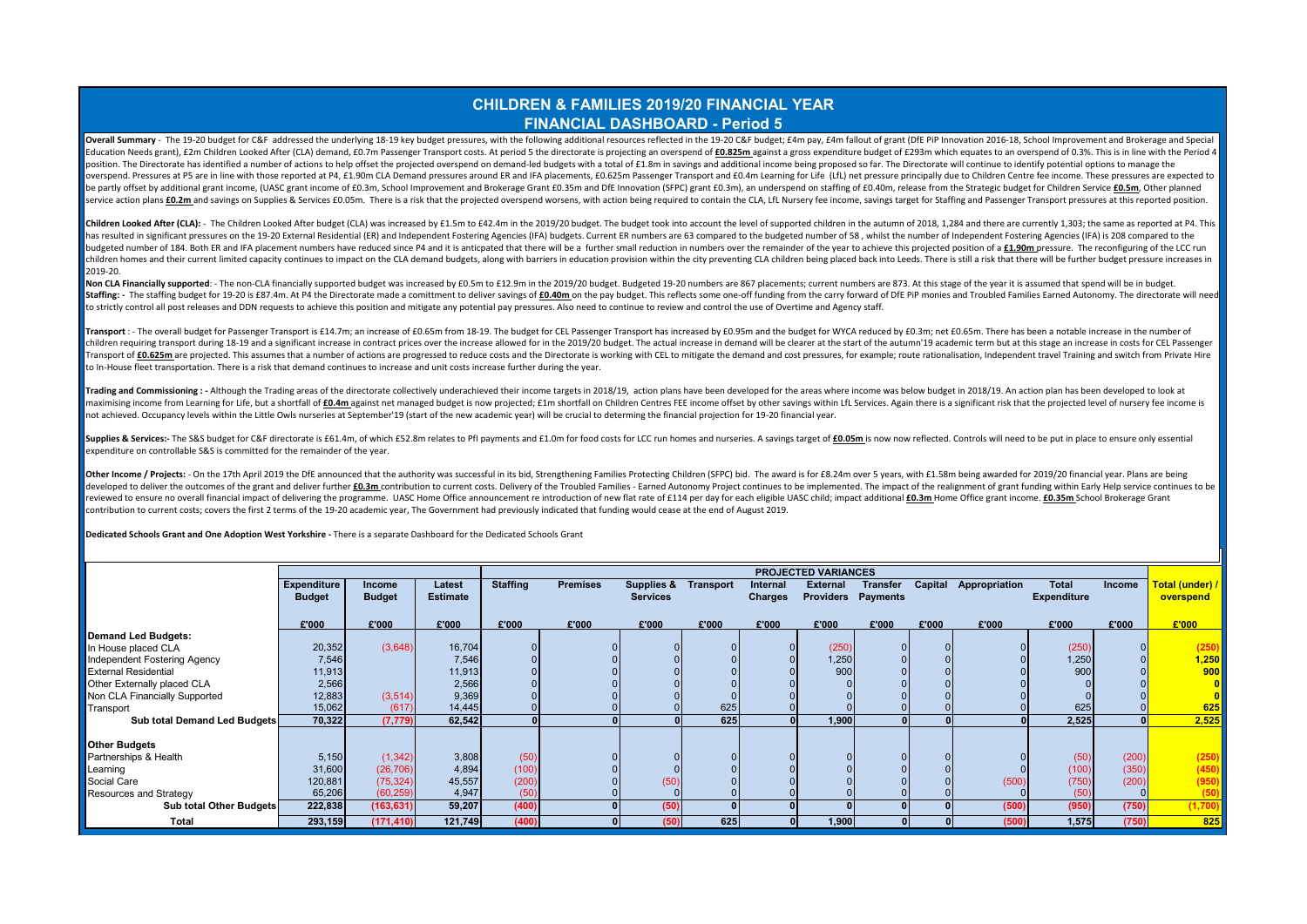| Key Budget Action Plans and Budget Variations: |                                                                                                                  | <b>Lead Officer</b>                 | <b>Additional Comments</b>                                                                                                                                                                                                                                                                                                                                |            | Action<br><b>Plan Value</b> | Forecast<br>Variation |
|------------------------------------------------|------------------------------------------------------------------------------------------------------------------|-------------------------------------|-----------------------------------------------------------------------------------------------------------------------------------------------------------------------------------------------------------------------------------------------------------------------------------------------------------------------------------------------------------|------------|-----------------------------|-----------------------|
| A. Significant Variations                      |                                                                                                                  |                                     |                                                                                                                                                                                                                                                                                                                                                           | <b>RAG</b> | £m                          | £m                    |
|                                                | Children Looked After                                                                                            | Steve Walker /<br>Sal Tariq         | The budget supports an average of 58 ER and 184 IFA Placements. Currently at 63 ER and<br>208 IFA Placements. Partly impacted due to reduced capacity in LCC run homes; currently at<br>17 against potential 28 when 7 mainstream homes operational.                                                                                                      | R          |                             | 1.90                  |
|                                                | <b>Staffing Related Costs</b>                                                                                    | C&F Leadership<br>Team              | £0.8m High Level Action Plan target savings (£0.4m Social Care, £0.1m Learning and £0.3m<br>Attendance), Close control of recruitment & post releases and potential impact of any DDN's<br>need to be monitored and actioned to deliver the projected savings of £0.4m. Also control<br>use of Agency and Overtime costs.                                 | G          |                             | (0.40)                |
|                                                | Learning For Life - Early Start & Youth Services                                                                 | Sal Tariq /<br>Andrea<br>Richardson | Net pressure of £0.4m explained by £1m shortfall in Children Centres income, offset by<br>savings within Family Services, Early Help and Youth services. Impact of numbers on roll at<br>the start of the new academic year will be crucial for determining the level of nursery fee<br>income for 19-20.                                                 | R          |                             | 0.40                  |
|                                                | Passenger Transport                                                                                              | Sue Rumbold                         | Continuation of increasing demand within LCC run Passenger Transport. Whilst the strategy<br>provided £0.7m additional funding, there is a further pressure of £0.625m due to increasing<br>demand and prices via commissioning. Impact of new demand and tenders for private hire<br>arising from the commencement of the academic year will be crucial. | R          |                             | 0.63                  |
|                                                | Income (Incl. Grants)                                                                                            | C&F Leadership<br>Team              | £0.3m Home Office announcement re new funding formulae for councils looking after asylum<br>seeking children (UASC) and implementation of a flat standard rate of £114 per day. £0.35m<br>School Brokerage grant income for the autumn and spring terms of the 19-20 academic year<br>and £0.3m from slippage of spend on externally funded programmes    | G          |                             | (0.95)                |
|                                                | Supplies & Services                                                                                              | C&F Leadership<br>Team              | £0.05m savings target from S&S budget. To put in place controls to reduce overall spend.                                                                                                                                                                                                                                                                  | Α          |                             | (0.05)                |
| B. Key Budget Action plans (BAP's)             |                                                                                                                  |                                     |                                                                                                                                                                                                                                                                                                                                                           |            |                             |                       |
| Transport                                      | Pasenger Transport - Other Transport savings                                                                     | Sue Rumbold                         | Savings from WYCA and additional schools swimming income                                                                                                                                                                                                                                                                                                  | G          | (0.30)                      | 0.00                  |
| Social Care                                    | Achieve running cost savings from former Partner in<br>Practice funded activities                                | Sal Tarig                           | review non-staffing expenditure previously funded through the PiP grant                                                                                                                                                                                                                                                                                   | G          | (0.15)                      | 0.00                  |
| Social Care                                    | Make savings on Independent Support workers within<br>CHAD.                                                      | RuthTerry                           | Based on 2018/19 spend this should be achievable                                                                                                                                                                                                                                                                                                          | G          | (0.05)                      | 0.00                  |
| Social Care                                    | Achieve running cost savings in Learning for Life                                                                | Andrea<br>Richardson                | cease commissioned service with ASHA - saving £50k                                                                                                                                                                                                                                                                                                        | G          | (0.05)                      | 0.00                  |
| Resources & Stratgey                           | Reduction in Prudential borrowing charges                                                                        | <b>Tim Pouncey</b>                  | Savings achieved - borrowing repaid                                                                                                                                                                                                                                                                                                                       | G          | (0.05)                      | 0.00                  |
| Social Care                                    | Achieve increased charges at Adel Beck                                                                           | Sal Tariq                           | Increases in charges agreed, overall position will depend on the placements.                                                                                                                                                                                                                                                                              | G          | (0.20)                      | 0.00                  |
| Social Care                                    | Achieve other additional income targets                                                                          | All COs                             | Includes £0.2m secured from Housing capital for the capitalisation of part of the costs of the<br>CHAD team                                                                                                                                                                                                                                               | G          | (0.40)                      | 0.00                  |
| Social Care/Transport                          | Additional income from moving towards full the recovery of<br>appropriate costs from the Dedicated Schools Grant | Tim Pouncey                         | Should be achievable depending on the total costs incurred                                                                                                                                                                                                                                                                                                | G          | (0.60)                      | 0.00                  |
| C. Contingency Plans                           |                                                                                                                  |                                     |                                                                                                                                                                                                                                                                                                                                                           |            |                             |                       |
|                                                | Use of strategic contingency fro Children Services.                                                              | Steve Walker<br>Steve Walker &      | Request release from strategic budget to support the directorates financial position                                                                                                                                                                                                                                                                      |            |                             | (0.50)                |
|                                                | Further service action plans                                                                                     | Leadership Team                     | To identify additional income or further savings on expenditure.                                                                                                                                                                                                                                                                                          |            |                             | (0.20)                |
|                                                |                                                                                                                  |                                     | <b>Children and Families Directorate - Forecast Variation</b>                                                                                                                                                                                                                                                                                             |            |                             | 0.825                 |
|                                                |                                                                                                                  |                                     |                                                                                                                                                                                                                                                                                                                                                           |            |                             |                       |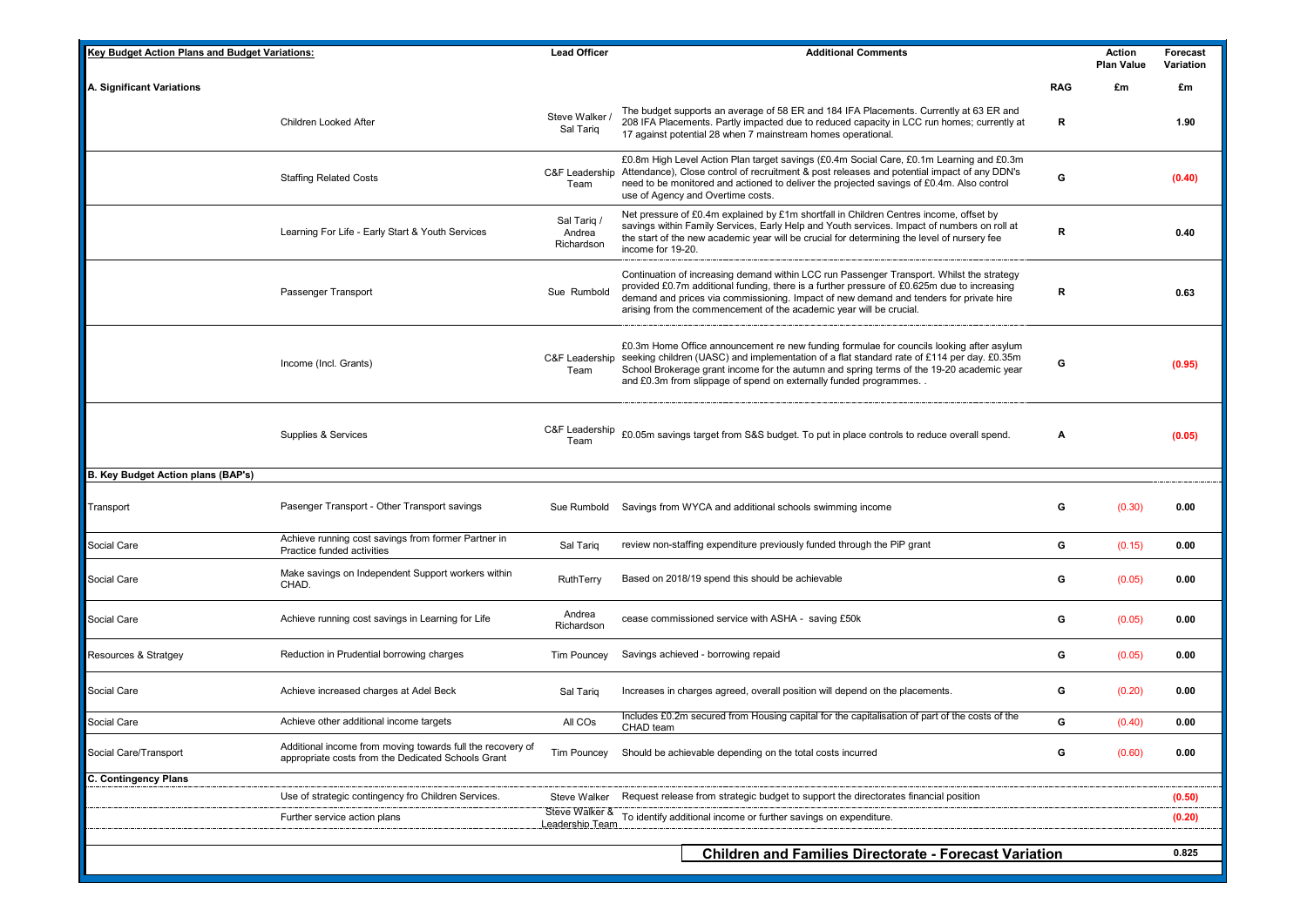# **CHILDREN & FAMILIES 2019/20 FINANCIAL YEAR DEDICATED SCHOOLS GRANT FINANCIAL DASHBOARD - PERIOD 5**

**Overall Summary** - The Dedicated Schools Grant (DSG) is made up of 4 separate blocks - the Schools Block, Central School Services Block, Early Years Block and High Needs Block. At month 5 there is a projected overspend of £3,430k on general DSG and no overall variance on de-delegated services although there is a risk that this position could deteriorate in the second half of the year once more de information is available on top up payments and outside placements. This position includes the impact of the additional funding for the high needs block announced by the Secretary of State for Education on the 17th December 2018.

Schools Block - This is the largest element of the DSG and mostly consists of delegated funding to local authority maintained schools. When a school becomes an academy, funding payments are made directly by the ESFA and not paid to local authorities to distribute. When this happens, there is a reduction in grant income which is largely matched by reduced expenditure. There are a number of de-delegated services where schools have agreed fo local authority to retain funding to cover some costs centrally which otherwise would need to be charged to schools (such as maternity costs, trade unions costs and the libraries service). These budgets are currently proje be on budget overall. The Growth Fund budget remains part of this block and is currently projected to be £400k underspend which means that the element of the DSG surplus brought forward from 2018/19 has been earmarked for this is no longer needed.

Schools Forum have previously queried the significant level of reserves on de-delegated budgets and have requested a payment be made to schools from this reserve. A proposal will be taken to the next Schools Forum to repay the 2018/19 underspend of £462k back to schools pro-rata to the amount of de-delegated funding paid in that year.

#### **Central School Services Block**

This block covers costs such as prudential borrowing repayment, equal pay costs, the admissions service and the retained duties element of what used to be the Education Services Grant (which covers statutory and regulatory duties, asset management and welfare services). There are no overall variances currently projected on these services.

Early Years Block - This element is concerned with provision to pre-school children. The final grant amount received is largely based on the January 2020 census and so will not be confirmed until the 2020/21 financial year Following the significant underspend in the past 2 years, the unit rates paid to providers has been increased for both 2 year old and 3 & 4 year old providers. However, it is still expected that there will be an underspend approximately £1,500k. This is due to an expected difference between the number of places funded and the number of places paid to providers. Work is currently ongoing to confirm the impact from the summer term 2019.

High Needs Block - This element is used to support provision for pupils and students with special educational needs and disabilities. This block is currently experiencing increasing costs due to high levels of demand and increasing complexity of cases. The main variances in this block are:-

- a lack of suitable places in Leeds is expected to result in an overspend on outside placements of £2,300k.

- an increase in special school places required from September 2019 is expected to result in an overspend of £820k on SILC funding.

- a general increase in the FFI top-up to mainstream schools and academies is projected to result in an overspend of at least £2,210k based on the FFI database at the end of August.

There is also a risk around two other areas that are not currently included in the projections:-

- the North West SILC is expected to become an academy during 2019/20 which means that the accumulated deficit may need to be funded. At 31/3/19, this deficit was £1.6m.

- a disapplication request is to be submitted around top-up funding in respect of the SEMH provision. If unsuccessful, there is a potential additional cost of approx. £1.5m.

Reserves - There is a surplus reserve brought forward from 2018/19 of £1.097k and a de-delegated reserve of £587k. As a result of the variations detailed above, there is expected to be an overall in year overspend of £3.43 which means that there is a projected deficit on general DSG carried forward to 2020/21 of £2.333k. Following the repayment of part of the accumulated reserves, the de-delegated reserves are expected to be a surplus of £12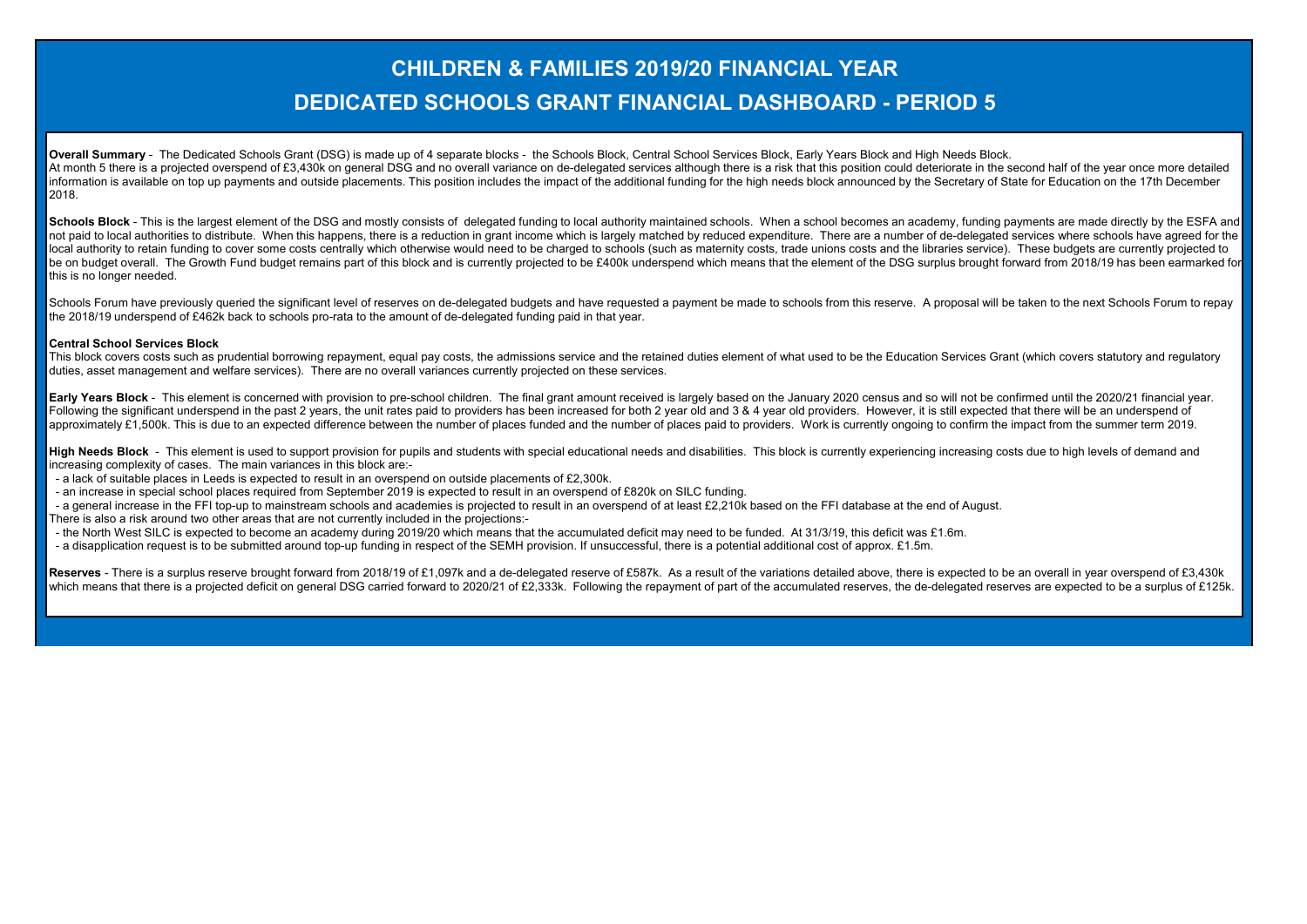| Budget Management - net variations against the approved budget |                        |                       |                   | <b>DSG Grant Reserves</b> |                                                                                                                                                                                  |                  |                       |                                                     |            |                    |              |
|----------------------------------------------------------------|------------------------|-----------------------|-------------------|---------------------------|----------------------------------------------------------------------------------------------------------------------------------------------------------------------------------|------------------|-----------------------|-----------------------------------------------------|------------|--------------------|--------------|
|                                                                | <b>Budget</b><br>£'000 | Projection  <br>£'000 | Variance<br>£'000 |                           |                                                                                                                                                                                  |                  |                       |                                                     |            |                    |              |
| <b>Schools Block</b>                                           |                        |                       |                   |                           |                                                                                                                                                                                  |                  |                       |                                                     |            |                    |              |
| <b>DSG Income</b>                                              | (301, 877)             | (300, 219)            | 1,658             |                           |                                                                                                                                                                                  | General<br>£'000 | De-delegated<br>£'000 | <b>Total</b><br>£'000                               |            |                    |              |
| Individual Schools Budgets                                     | 295,939                | 294,281               | (1,658)           |                           |                                                                                                                                                                                  |                  |                       |                                                     |            |                    |              |
| De-delegated budgets                                           | 4,438                  | 4,438<br>2,500        |                   |                           | <b>Latest Estimate</b>                                                                                                                                                           |                  |                       |                                                     |            |                    |              |
| Growth Fund                                                    | 2,900<br>(1,400)       | (1,400)               | (400)             |                           | Balance b/fwd from 2018/19                                                                                                                                                       | (1,097)          |                       |                                                     |            |                    |              |
| Contribution to /from reserves                                 |                        | (400)                 | (400)             |                           | Net contribution to/from balances                                                                                                                                                | 400              | (587)                 | (1,684)<br>400                                      |            |                    |              |
|                                                                |                        |                       |                   |                           | Balance c/fwd to 2020/21                                                                                                                                                         | (697)            | (587)                 | (1, 284)                                            |            |                    |              |
| <b>Central School Services Block</b>                           |                        |                       |                   |                           |                                                                                                                                                                                  |                  |                       |                                                     |            |                    |              |
| <b>DSG Income</b>                                              | (4, 725)               | (4, 725)              | U                 |                           | <b>Projected Outturn</b>                                                                                                                                                         |                  |                       |                                                     |            |                    |              |
| <b>CSSB Expenditure</b>                                        | 4,725                  | 4,725                 |                   |                           | Balance b/fwd from 2018/19                                                                                                                                                       | (1,097)          | (587)                 | (1,684)                                             |            |                    |              |
|                                                                |                        |                       |                   |                           | Projected in year variance                                                                                                                                                       | 3,430            | 462                   | 3,892                                               |            |                    |              |
|                                                                |                        |                       |                   |                           | Net contribution to/from balances                                                                                                                                                |                  |                       |                                                     |            |                    |              |
| <b>Early Years Block</b>                                       |                        |                       |                   |                           | Balance c/fwd to 2020/21                                                                                                                                                         | 2,333            | (125)                 | 2,208                                               |            |                    |              |
| <b>DSG Income</b>                                              | (55, 877)              | (55, 877)             |                   |                           |                                                                                                                                                                                  |                  |                       |                                                     |            |                    |              |
| FEEE 3 and 4 year olds                                         | 45,709                 | 44,209                | (1,500)           |                           |                                                                                                                                                                                  |                  |                       |                                                     |            |                    |              |
| FEEE 2 year olds                                               | 7,312                  | 7,312                 |                   |                           |                                                                                                                                                                                  |                  |                       |                                                     |            |                    |              |
| Other early years provision                                    | 2,856                  | 2,856                 |                   |                           |                                                                                                                                                                                  |                  |                       |                                                     |            |                    |              |
|                                                                |                        | (1,500)               | (1, 500)          |                           |                                                                                                                                                                                  |                  |                       |                                                     |            |                    |              |
|                                                                |                        |                       |                   |                           |                                                                                                                                                                                  |                  |                       |                                                     |            |                    |              |
| <b>High Needs Block</b><br><b>DSG Income</b>                   |                        |                       |                   |                           |                                                                                                                                                                                  |                  |                       |                                                     |            |                    |              |
| Funding passported to institutions                             | (66, 389)<br>59,524    | (66, 389)<br>64,854   | 5,330             |                           |                                                                                                                                                                                  |                  |                       |                                                     |            |                    |              |
| Commissioned services                                          | 1,702                  | 1,702                 |                   |                           |                                                                                                                                                                                  |                  |                       |                                                     |            |                    |              |
| In house provision                                             | 4,605                  | 4,605                 |                   |                           |                                                                                                                                                                                  |                  |                       |                                                     |            |                    |              |
| Prudential borrowing                                           | 558                    | 558                   |                   |                           |                                                                                                                                                                                  |                  |                       |                                                     |            |                    |              |
|                                                                | $\bf{0}$               | 5,330                 | 5,330             |                           |                                                                                                                                                                                  |                  |                       |                                                     |            |                    |              |
| <b>Total</b>                                                   | $\mathbf{0}$           | 3,430                 | 3,430             |                           |                                                                                                                                                                                  |                  |                       |                                                     |            |                    |              |
| <b>Key Budget Action Plans and Budget Variations:</b>          |                        |                       |                   |                           |                                                                                                                                                                                  |                  |                       |                                                     |            |                    | Forecast     |
|                                                                |                        |                       |                   | Lead                      | Additional                                                                                                                                                                       |                  |                       |                                                     | <b>RAG</b> | <b>Action Plan</b> | Variation    |
|                                                                |                        |                       |                   | Officer                   | <b>Comments</b>                                                                                                                                                                  |                  |                       |                                                     |            | Value              | against      |
|                                                                |                        |                       |                   |                           |                                                                                                                                                                                  |                  |                       |                                                     |            |                    | Plan/Budget  |
| <b>A. Key Budget Action Plans</b>                              |                        |                       |                   |                           |                                                                                                                                                                                  |                  |                       |                                                     |            | £m                 | £m           |
|                                                                |                        |                       |                   |                           | Transfer of £1.5m from the schools block and £800k from the central school services block to the high needs block as                                                             |                  |                       |                                                     |            |                    |              |
| ransfer funding to High Needs Block                            |                        |                       |                   |                           | detailed in report to Schools Forum in January 2019                                                                                                                              |                  |                       |                                                     | B          | 2.30               | 0.00         |
|                                                                |                        |                       |                   |                           |                                                                                                                                                                                  |                  |                       |                                                     |            |                    |              |
| <b>B. Significant Variations</b>                               |                        |                       |                   |                           |                                                                                                                                                                                  |                  |                       |                                                     |            |                    |              |
| Schools Block                                                  |                        |                       |                   |                           | Projected underspend on Growth Fund                                                                                                                                              |                  |                       |                                                     |            |                    | (0.40)       |
| Early Years Block                                              |                        |                       |                   |                           | Projected underspend on early years block mainly as a result of low take up in summer term. And funding received                                                                 |                  |                       |                                                     |            |                    | (1.50)       |
|                                                                |                        |                       |                   |                           | for additional hours.                                                                                                                                                            |                  |                       |                                                     |            |                    |              |
| ligh Needs Block                                               |                        |                       |                   |                           | Increase in payments to institutions due to increase in number and complexity of cases                                                                                           |                  |                       |                                                     |            |                    | 2.30         |
| ligh Needs Block<br><b>High Needs Block</b>                    |                        |                       |                   |                           | Increase in payments to institutions due to increase in number and complexity of cases<br>Increase in payments to institutions due to increase in number and complexity of cases |                  |                       |                                                     |            |                    | 0.82<br>2.21 |
|                                                                |                        |                       |                   |                           |                                                                                                                                                                                  |                  |                       |                                                     |            |                    |              |
|                                                                |                        |                       |                   |                           |                                                                                                                                                                                  |                  |                       | <b>Dedicated Schools Grant - Forecast Variation</b> |            |                    | 3.43         |
|                                                                |                        |                       |                   |                           |                                                                                                                                                                                  |                  |                       |                                                     |            |                    |              |
|                                                                |                        |                       |                   |                           |                                                                                                                                                                                  |                  |                       |                                                     |            |                    |              |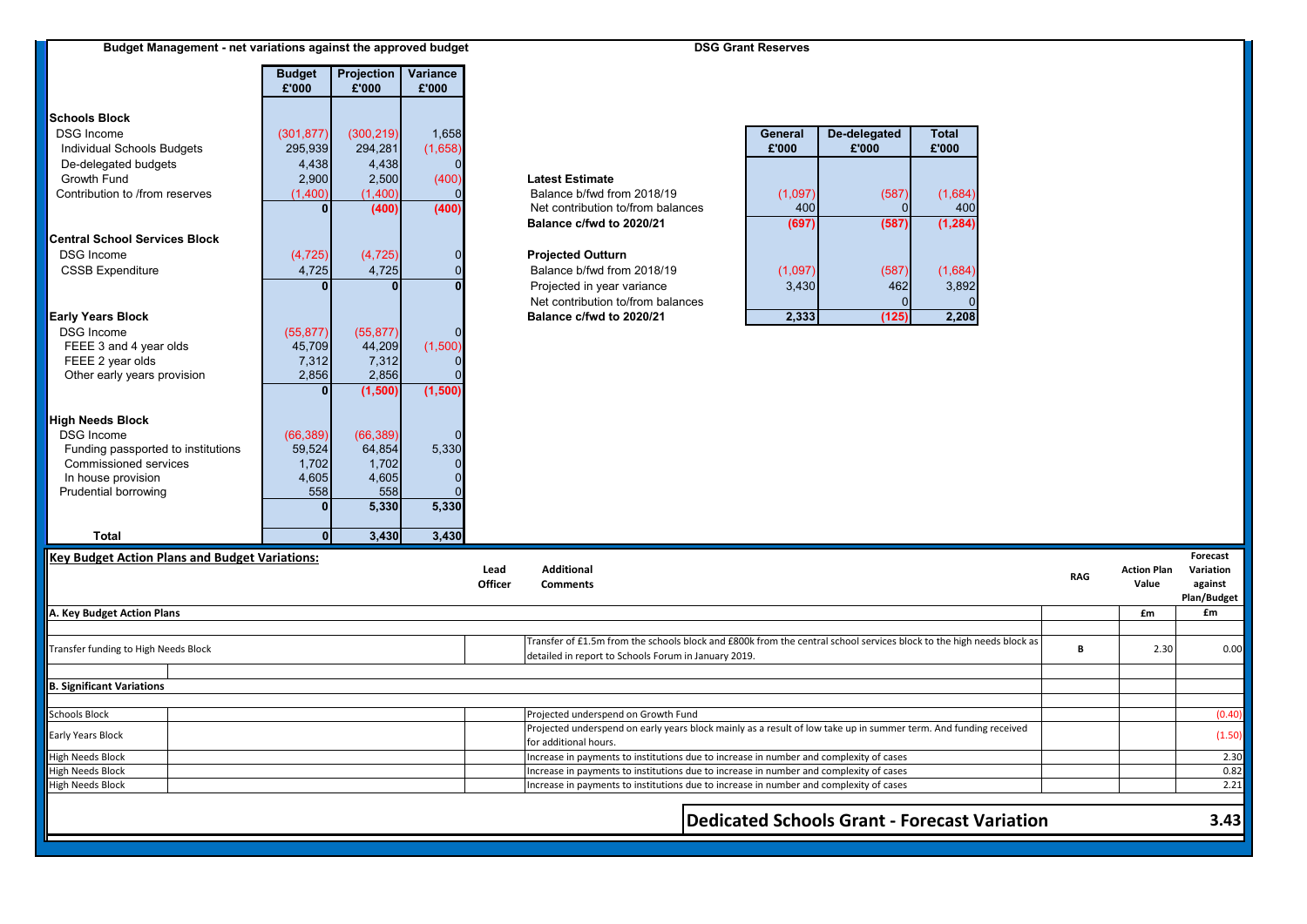## **CITY DEVELOPMENT 2019/20 BUDGET FINANCIAL DASHBOARD - MONTH 5 (APRIL - AUGUST)**

At period 5 the Directorate is forecasting to deliver a balanced position despite two significant pressures in relation to Kirkgate Market and the Strategic Investment Fund.

At Kirkgate Market traders have been granted a 20% rent discount for 6 months as footfall continues to be an issue in the market, which comprises £200k of the forecast £663k shortfall in income, the rest is due to the vaca units within the market.

The Strategic Investment Fund requires further acquisitions to be made in order to achieve the net income target of £3.36m, the current shortfall is circa £690k. Further investment opportunities continue to be sought and financially appraised.

Street lighting electricity costs are a key risk as any delays in the LED conversion programme may result in planned electricity savings not being achieved, however an early works agreement has been signed and the programme remains on track for a September 2019 start.

Other risks include Active Leeds income and planning fee income which may be affected by the general economic climate and will continue to be closely monitored.

The Directorate will seek to contain and mitigate these pressures via one off income receipts and expenditure savings.

|                                          |                                              |                                  |                                    |                          | <b>PROJECTED VARIANCES</b> |                                        |                           |                                     |                                              |                                             |                  |                        |                                             |                 |                                       |
|------------------------------------------|----------------------------------------------|----------------------------------|------------------------------------|--------------------------|----------------------------|----------------------------------------|---------------------------|-------------------------------------|----------------------------------------------|---------------------------------------------|------------------|------------------------|---------------------------------------------|-----------------|---------------------------------------|
|                                          | <b>Expenditure</b><br><b>Budget</b><br>£'000 | Income<br><b>Budget</b><br>£'000 | Latest<br><b>Estimate</b><br>£'000 | <b>Staffing</b><br>£'000 | <b>Premises</b><br>£'000   | Supplies &<br><b>Services</b><br>£'000 | <b>Transport</b><br>£'000 | Internal<br><b>Charges</b><br>£'000 | <b>External</b><br><b>Providers</b><br>£'000 | <b>Transfer</b><br><b>Payments</b><br>£'000 | Capital<br>£'000 | Appropriation<br>£'000 | <b>Total</b><br><b>Expenditure</b><br>£'000 | Income<br>£'000 | Total (under) /<br>overspend<br>£'000 |
|                                          |                                              |                                  |                                    |                          |                            |                                        |                           |                                     |                                              |                                             |                  |                        |                                             |                 |                                       |
| Planning &<br>Sustainable<br>Development | 9,436                                        | (7, 490)                         | 1,946                              | (132)                    |                            |                                        |                           | $\Omega$                            |                                              |                                             | 0                | $\overline{0}$         | (132)                                       | 132             |                                       |
| Economic<br>Development                  | 2,269                                        | (611)                            | 1,658                              | (7)                      |                            | (92)                                   | $\Omega$                  | 10 <sup>1</sup>                     |                                              |                                             | 0                | $\overline{0}$         | (88)                                        | 88              |                                       |
| Asset<br>Management &<br>Regeneration    | 16,681                                       | (19,923)                         | (3,242)                            | (138)                    |                            |                                        |                           | $\Omega$                            |                                              |                                             | 0                | 0 I                    | (136)                                       | 539             | 403                                   |
| Employment &<br><b>Skills</b>            | 6,210                                        | (4, 515)                         | 1,695                              | (15)                     |                            |                                        | $\Omega$                  | 15                                  |                                              |                                             | 0                | $\overline{0}$         |                                             | $\overline{0}$  |                                       |
| Highways &<br>Transportation             | 65,238                                       | (48, 123)                        | 17,115                             | (1, 201)                 | (324)                      | 778                                    | (39)                      | 176                                 |                                              |                                             |                  | οI                     | (610)                                       | 773             | 163                                   |
| Arts & Heritage                          | 19,308                                       | (8, 438)                         | 10,870                             | <b>66</b>                | 8                          | (6)                                    |                           | $\overline{0}$                      |                                              |                                             | 0                | 0 I                    | 68                                          | 22              | 90 <sub>l</sub>                       |
| <b>Active Leeds</b>                      | 25,554                                       | (20, 415)                        | 5,139                              | 124                      | (63)                       | (67)                                   |                           | $\Omega$                            |                                              |                                             |                  | $\overline{0}$         | (6)                                         | 25              | 19                                    |
| Resources &<br>Strategy                  | 1,005                                        | $\Omega$                         | 1,005                              | (28)                     |                            | (10)                                   | $\Omega$                  | $\Omega$                            |                                              |                                             | 0                | $\overline{0}$         | (38)                                        | (1, 318)        | (1, 356)                              |
| Markets & City<br>Centre                 | 3,410                                        | (3,702)                          | (292)                              | 18                       |                            |                                        | $\overline{0}$            | $\overline{0}$                      |                                              |                                             | 0                | $\overline{0}$         | 18                                          | 663             | 681                                   |
| <b>Total</b>                             |                                              | 145,701 (113,217)                | 35,894                             | (1, 313)                 | (376)                      | 603                                    | (39)                      | 201                                 | 0 <sup>1</sup>                               | $\Omega$                                    | $\mathbf{0}$     | $\mathbf{0}$           | (924)                                       | 924             | $\mathbf{0}$                          |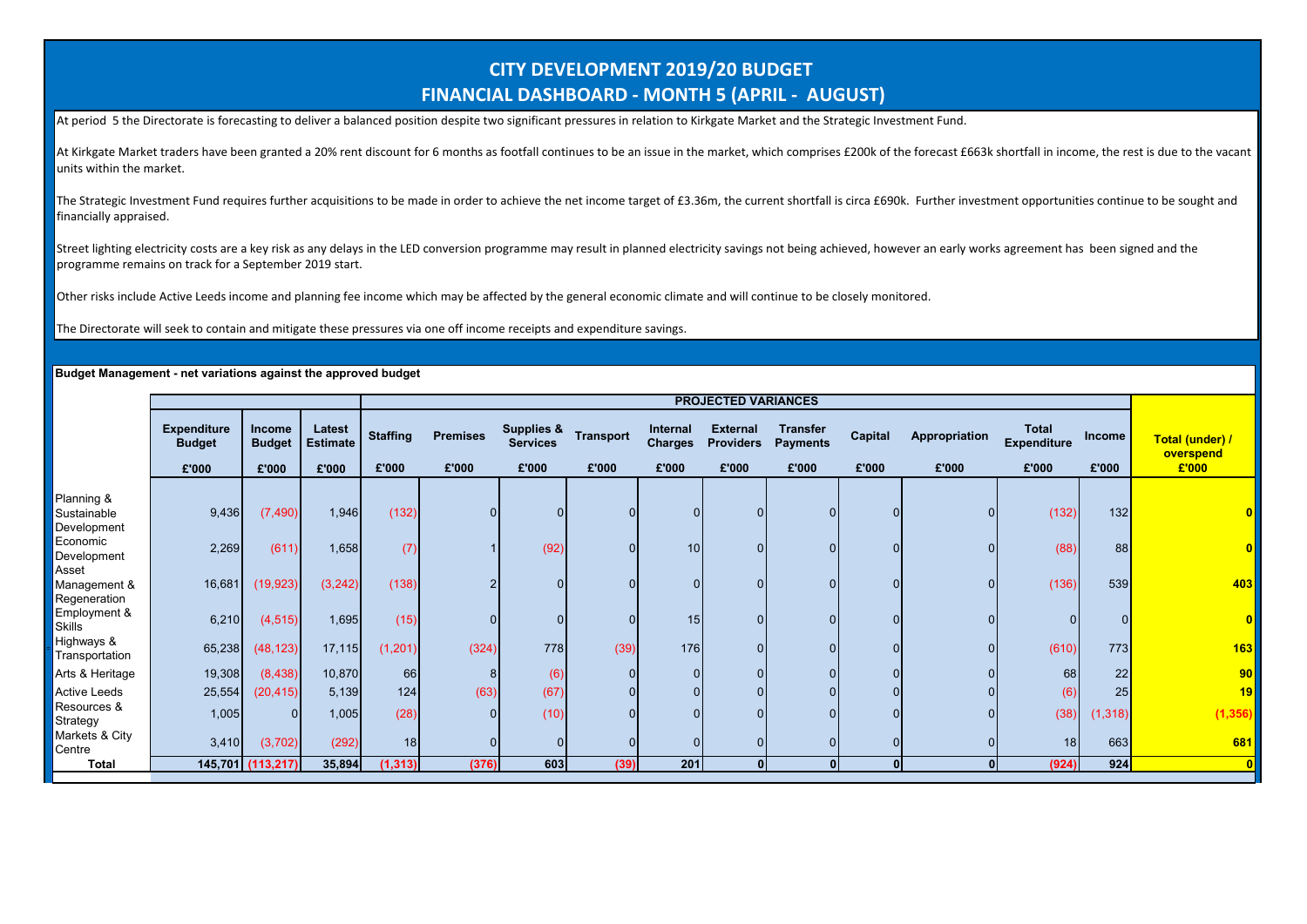|                        | <b>Key Budget Action Plans and Budget Variations:</b> |                           |                                                                                                                                                                               | <b>RAG</b> | <b>Action</b><br>Plan<br>Value | <b>Forecast Variation</b><br>against Plan/Budget |
|------------------------|-------------------------------------------------------|---------------------------|-------------------------------------------------------------------------------------------------------------------------------------------------------------------------------|------------|--------------------------------|--------------------------------------------------|
| A. Budget Action Plans |                                                       | <b>Lead Officer</b>       | <b>Additional Comments</b>                                                                                                                                                    |            | £'000                          | £'000                                            |
| 1.                     | Asset Management & Regeneration                       | Angela<br><b>Barnicle</b> | Purchase of commercial assets to generate additional rental income over and above<br>the annual costs of borrowing and other land-lord related costs                          | R          | (1,000)                        | 650                                              |
| 2.                     | Asset Management & Regeneration                       | Angela<br>Barnicle        | <b>Asset Rationalisation</b>                                                                                                                                                  | G          | (250)                          | 0                                                |
| 5.                     | Highways and Transportation                           |                           | Gary Bartlett LED Street Lighting Conversion                                                                                                                                  | G          | (700)                          | 0                                                |
| 6.                     | Highways and Transportation                           |                           | Gary Bartlett Fees Capitalisation                                                                                                                                             | G          | (400)                          | 0                                                |
| 8.                     | Sport and Active Lifestyles                           | Cluny<br>MacPherson       | Sport Income                                                                                                                                                                  | G          | (220)                          | 25                                               |
| .9.                    | Sport and Active Lifestyles                           | Cluny<br>MacPherson       | <b>Sport Efficiencies</b>                                                                                                                                                     | G          | (150)                          | (6)                                              |
|                        |                                                       |                           | <b>Total Budget Action Plan Savings</b>                                                                                                                                       |            | (2,720)                        | 669l                                             |
|                        | <b>B. Other Significant Variations</b>                |                           |                                                                                                                                                                               |            |                                |                                                  |
| 1.                     | Markets & City Centre                                 |                           | Markets Rental Income re 20% Reduction and loss of income due to vacant units                                                                                                 |            |                                | 663                                              |
| 2.                     | Arts and Heritage                                     | Cluny<br>MacPherson       | Staffing                                                                                                                                                                      |            |                                | 66                                               |
| 3.                     | All                                                   | All                       | Other minor variations                                                                                                                                                        |            |                                | (80)                                             |
| 2.                     | Resources & Strategy                                  | Ed Mylan                  | Action Plans to mitigate net budget pressures. Work ongoing to identify further savings and<br>quantify potential impact of robust management of vacancies and staff turnover |            |                                | (1, 318)                                         |
|                        |                                                       |                           |                                                                                                                                                                               |            |                                |                                                  |
|                        |                                                       |                           | City Development Directorate - Forecast Variation                                                                                                                             |            |                                | 01                                               |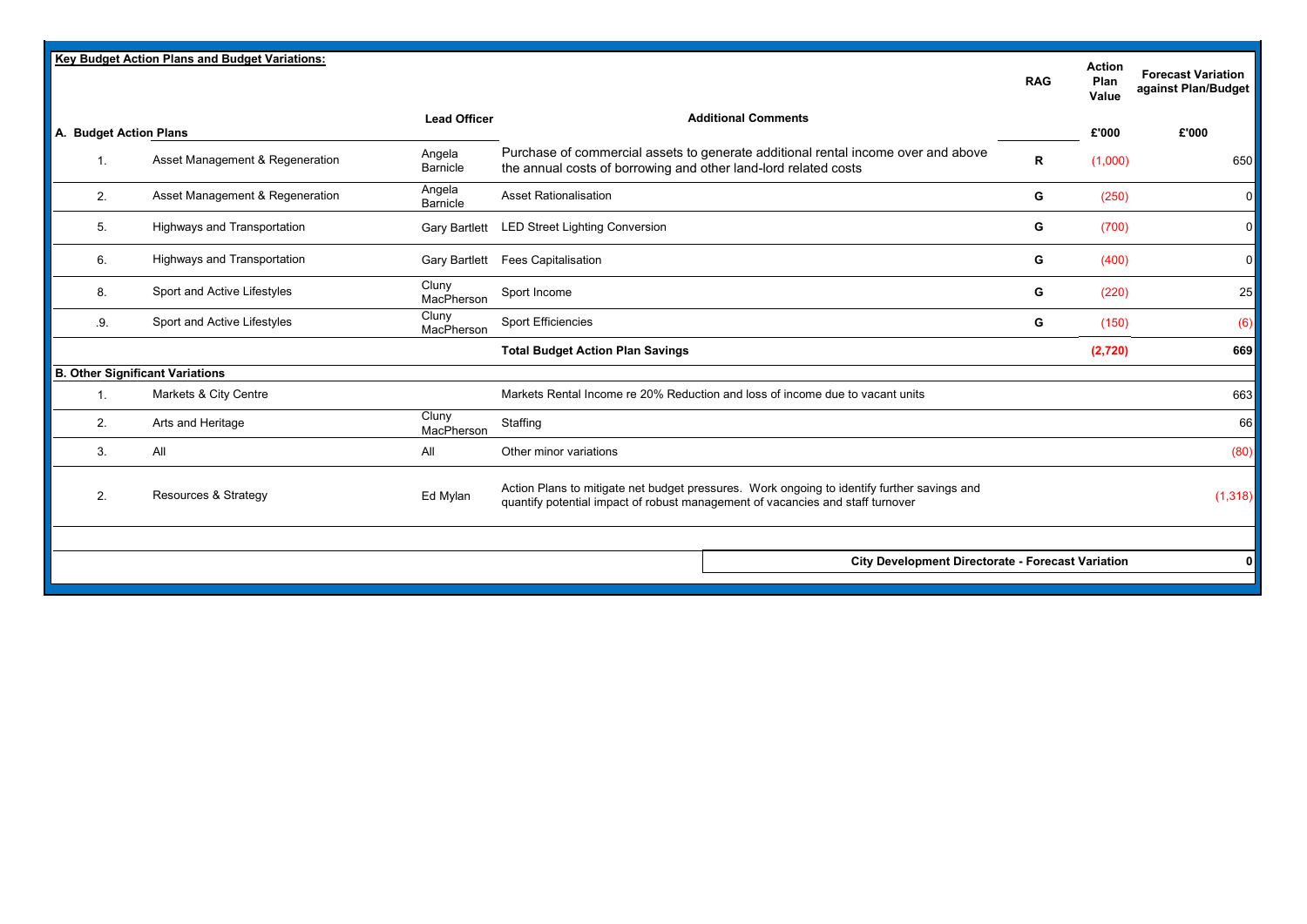## **RESOURCES AND HOUSING**

#### **FINANCIAL DASHBOARD - 2019/20 FINANCIAL YEAR**

#### **PERIOD 5**

#### **Overall**

The Directorate is projecting a balanced position at month 5 albeit with an action plan to contain the underlying financial risks facing some services. The month on month improvement in the projected variance suggests that the action plan is having a positive impact. The month 5 position reflects a requirement to deliver action plan savings of £286k (down£103k from £389k at month 4) to mitigate the collective pressures identified. Budget pressures remain within Corporate Property Management (CPM) and challenging staffing target savings across a range of Resources services.

#### **Resources**

The budget requires the delivery of over £3.2m of savings in this area of which approximately £2m are staffing savings. After a number of years of reductions in support services, this figure is becoming increasingly challenging to achieve without fundamental change to the way some of these services are provided. There may be a timing issue to deliver all the savings as planned. Early indications are that there are likely to be overall pressures in Shared Services of £0.15m and Finance £0.09m. The reported £0.15m Shared Services pressure assumes continuing savings through staff turnover. A review of the Finance function has commenced. There are forecast savings within Digital and Information Services relating to expenditure on Microsoft licences of £320k.

#### **Leeds Building Services**

The budget assumes delivery of an £11m surplus with a turnover of just under £70m. At Period 5 no variation is forecast. However, there are a significant number of front line vacant posts which will affect the overall recovery position. It is assumed that work will be sub contracted to deliver the business plan.

#### **Housing and Property Services**

There are continuing pressures within the CPM function which are estimated at around £0.4m. This is after assuming additional capitalisation of building maintenance and staffing costs. At this stage there are no variations to report within the remainder of the Housing General Fund and Supporting People services.

#### **Civic Enterprise Leeds (CEL)**

A balanced position is projected at period 5 but we will continue to closely monitor some of the significant income generating services within the group.

|                               |                              |            |                               |                 |          |                                          |       |                                   | <b>PROJECTED VARIANCES</b>   |                      |         |               |                          |         |                              |
|-------------------------------|------------------------------|------------|-------------------------------|-----------------|----------|------------------------------------------|-------|-----------------------------------|------------------------------|----------------------|---------|---------------|--------------------------|---------|------------------------------|
|                               | Expenditure<br><b>Budget</b> |            | Income Budget Latest Estimate | <b>Staffing</b> | Premises | <b>Supplies &amp;</b><br><b>Services</b> |       | <b>Transport Internal Charges</b> | External<br><b>Providers</b> | Transfer<br>Payments | Capital | Appropriation | <b>Total Expenditure</b> | Income  | Total (under) /<br>overspend |
|                               | £'000                        | £'000      | £'000                         | £'000           | £'000    | £'000                                    | £'000 | £'000                             | £'000                        | £'000                | £'000   | £'000         | £'000                    | £'000   | £'000                        |
|                               |                              |            |                               |                 |          |                                          |       |                                   |                              |                      |         |               |                          |         |                              |
| Resources                     | 98,339                       | (31, 125)  | 67,214                        | 2,380           | (47)     | (704)                                    | (23)  | (19)                              |                              |                      |         | 60            | 1,647                    | (1,761) | (114)                        |
| LBS                           | 58,336                       | (69, 345)  | (11,009)                      | (911)           |          | 1,043                                    |       | (132)                             |                              |                      |         |               |                          |         |                              |
| <b>Housing &amp; Property</b> | 25,889                       | (12, 545)  | 13,344                        | 136             | 794      |                                          | 28    |                                   |                              |                      |         |               | 956                      | (556)   | 400                          |
| <b>CEL</b>                    | 80,845                       | (68, 219)  | 12,626                        | 100             | 29       | (93)                                     | 576   | 11                                |                              |                      |         |               | 623                      | (623)   |                              |
| Driectorate Action Plan       |                              |            |                               | (28)            |          |                                          |       |                                   |                              |                      |         |               | (286)                    |         | (286)                        |
| Total                         | 263,409                      | (181, 234) | 82,175                        | 1,419           | 776      | 244                                      | 581   | (140)                             |                              |                      |         | 60            | 2,940                    | (2,940) |                              |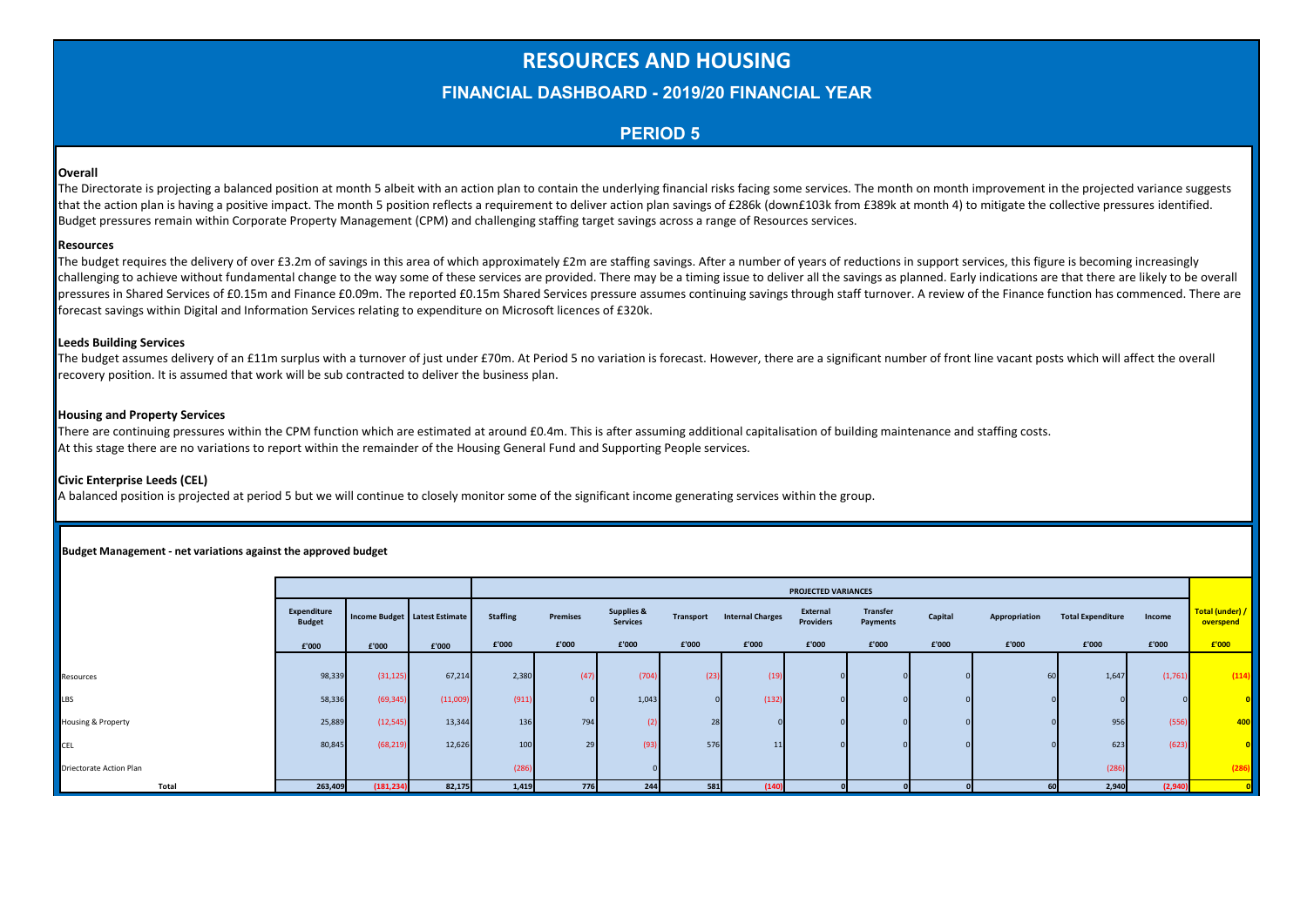| <b>Key Budget Action Plans and Budget Variations:</b> |                                                                                                     |                                     |                                                                                                                                                                                                                                                     |            | <b>Action Plan</b> | Forecast<br>Variation         |
|-------------------------------------------------------|-----------------------------------------------------------------------------------------------------|-------------------------------------|-----------------------------------------------------------------------------------------------------------------------------------------------------------------------------------------------------------------------------------------------------|------------|--------------------|-------------------------------|
|                                                       |                                                                                                     |                                     |                                                                                                                                                                                                                                                     | <b>RAG</b> | Value              | against<br><b>Plan/Budget</b> |
| Service                                               | <b>Budget Action</b>                                                                                | <b>Lead Officer</b>                 | <b>Comments</b>                                                                                                                                                                                                                                     |            | £m                 | £m                            |
| <b>HOUSING</b>                                        |                                                                                                     |                                     |                                                                                                                                                                                                                                                     |            |                    |                               |
| Leeds Building Services                               | To deliver an improved surplus of £1.4m from additional turnover;<br>efficiencies and productivity. | Simon Costigan                      | New rates agreed ahead of 2019/20. Meetings held with business unit managers regarding turnover<br>assumptions.                                                                                                                                     | G          | (1.40)             |                               |
| Housing                                               | Review of housing general fund staffing costs                                                       | Jill Wildman                        | To be controlled through effective management of vacancies; No issues currently anticipated                                                                                                                                                         | G          | (0.10)             |                               |
| <b>CEL</b>                                            |                                                                                                     |                                     |                                                                                                                                                                                                                                                     |            |                    |                               |
| Cleaning / Catering                                   | Additional income                                                                                   | Sarah Martin                        | Awarded window cleaning contract for Barnsley Council & headquarter clearance of Harrogate Council.<br>Plans to expand Civic Flavour.                                                                                                               | G          | (0.07)             |                               |
| Facilities Management                                 | Review of Entry systems at Civic Hall                                                               | Sarah Martin                        | Quotes obtained for installation of speedgates from LBS, awaiting a slot from LBS for the work to be<br>done. This will enable a review of staffing levels.                                                                                         | G          | (0.04)             |                               |
| Facilities Management                                 | Energy savings                                                                                      | Sarah Martin                        | More timely meter readings, use of energy efficient lighting & movement sensors & better use of Trend<br>system to remotely control heating systems.                                                                                                | G          | (0.03)             |                               |
| Facilities Management                                 | In-sourcing of Waste and Voids contracts                                                            | Sarah Martin                        | Proposals to vire budgets have been submitted to HoF. Virement codes received and virement to be<br>completed.                                                                                                                                      | G          | (0.06)             |                               |
| CEL Management                                        | Staffing restructure                                                                                | Sarah Martin                        | ELI case has been completed which will partially deliver savings                                                                                                                                                                                    | G          | (0.08)             |                               |
| Fleet Services                                        | <b>Operational Savings</b>                                                                          | Sarah Martin                        | Plans being developed and implemented to use capital funding to reduce spend on hire.                                                                                                                                                               | G          | (0.05)             |                               |
| <b>RESOURCES</b>                                      |                                                                                                     |                                     |                                                                                                                                                                                                                                                     |            |                    |                               |
| dis                                                   | Procurement efficiencies targeted to deliver £0.5m of contract<br>savings                           | Dylan Roberts                       | £346k secured and savings realised; £180k under review; £20k pressure re HYDRA to be found                                                                                                                                                          | G          | (0.55)             |                               |
| dis                                                   | Staffing reductions                                                                                 | Dylan Roberts                       | £245k savings completed; Remaining £75k relates to review of App Support team                                                                                                                                                                       | G          | (0.32)             |                               |
| DIS                                                   | Secure net additional income from charges to Capital and external<br>income                         | Dylan Roberts                       | External income has been completed; Capital programme reflects these proposals - staff have been<br>recruited to PM roles. Ongoing review of activity                                                                                               | G          | (0.40)             |                               |
| Financial Services                                    | Deliver £0.3m staffing savings to balance the 19/20 budget                                          | Victoria Bradshaw                   | Total staffing pressure circa £500k; Some savings from maternities and leavers since budget. £330k to<br>find, but additional income around £160k leaving £145k pressure ; Further ELI expressions have been<br>received. Service reviews scheduled | А          | (0.30)             | 0.04                          |
| ΗR                                                    | Deliver £0.09m staffing savings to balance the 19/20 budget                                         | Andrew Dodman                       | Budget should be delivered through management of releases                                                                                                                                                                                           | G          | (0.09)             |                               |
| ΗR                                                    | Development of ULEV scheme                                                                          |                                     | Andrew Dodman (Alex Watson) Initial Communications and promotion has gone out; No sign up as at 31.5.19                                                                                                                                             | А          | (0.06)             |                               |
| ΗR                                                    | Secure £150k of income chargeable to the Apprentice Levy                                            |                                     | Meetings with E&S set up; Indications are that this is double count and won't be achievable. HR wil need<br>Andrew Dodman (Alex Watson) to identifiy suitable alternative savings                                                                   | A          | (0.15)             |                               |
| Legal Services                                        | To identify £206k of external legal costs that can be brought in<br>house                           | Catherine Witham (Nicole<br>Walker) | Analysis of 18/19 LCC wide spend on external costs that could now be brought in house when structure<br>filled.                                                                                                                                     | А          | (0.21)             |                               |
| <b>Shared Services</b>                                |                                                                                                     |                                     | Requires around 8% VF to deliver; Current staffing levels indicate £720k pressure after offsetting                                                                                                                                                  | А          | (0.79)             |                               |
|                                                       | Deliver £0.79m staffing savings to balance the 19/20 budget                                         | Helena Phillips                     | additional income for funded posts; Careful management of turnove required                                                                                                                                                                          | A          | (0.15)             | 0.15                          |
| <b>Shared Services</b>                                | <b>Electronic Processing of Invoices</b>                                                            | <b>Helena Phillips</b>              | Unlikely to deliver project this Financial Year.<br>Potential to use some new one off external funding to help offset pressures - circa £80k; Balance to be                                                                                         | G          | (0.26)             |                               |
| Strategy and Improvement                              | Deliver £0.255m staffing savings to balance the 19/20 budget                                        | Mariana Pexton                      | delivered through management of vacancies.                                                                                                                                                                                                          |            |                    |                               |
| <b>B. Other Significant Variations</b>                |                                                                                                     |                                     |                                                                                                                                                                                                                                                     |            |                    |                               |
| $\mathbf{1}$                                          | CPM                                                                                                 | Simon Costigan                      | Pressures on the maintenance budget (net of £0.4m additional capitalisation)                                                                                                                                                                        | R          |                    | 0.40                          |
| $\overline{2}$                                        | Finance -Court Fees                                                                                 | Victoria Bradshaw                   | Budget reduced to £2m in 19/20. No significant variation at Month 3                                                                                                                                                                                 | G          |                    | 0.00                          |
| $\overline{3}$                                        | Resources - Schools Income                                                                          | All                                 | No variation assumed from traded income with schools                                                                                                                                                                                                | G          |                    | 0.00                          |
| $\overline{4}$                                        | All Other Variations                                                                                | All                                 | £320k savings from DIS relating to Microsoft; To review and instigate Directorate action plan as<br>appropriate (£0.286m) & £18k Strategy & Improvement pressure                                                                                    | G          |                    | (0.59)                        |
|                                                       |                                                                                                     |                                     |                                                                                                                                                                                                                                                     |            |                    |                               |
|                                                       |                                                                                                     |                                     | <b>Resources and Housing Directorate - Outturn Variation</b>                                                                                                                                                                                        |            |                    | 0.00                          |
|                                                       |                                                                                                     |                                     |                                                                                                                                                                                                                                                     |            |                    |                               |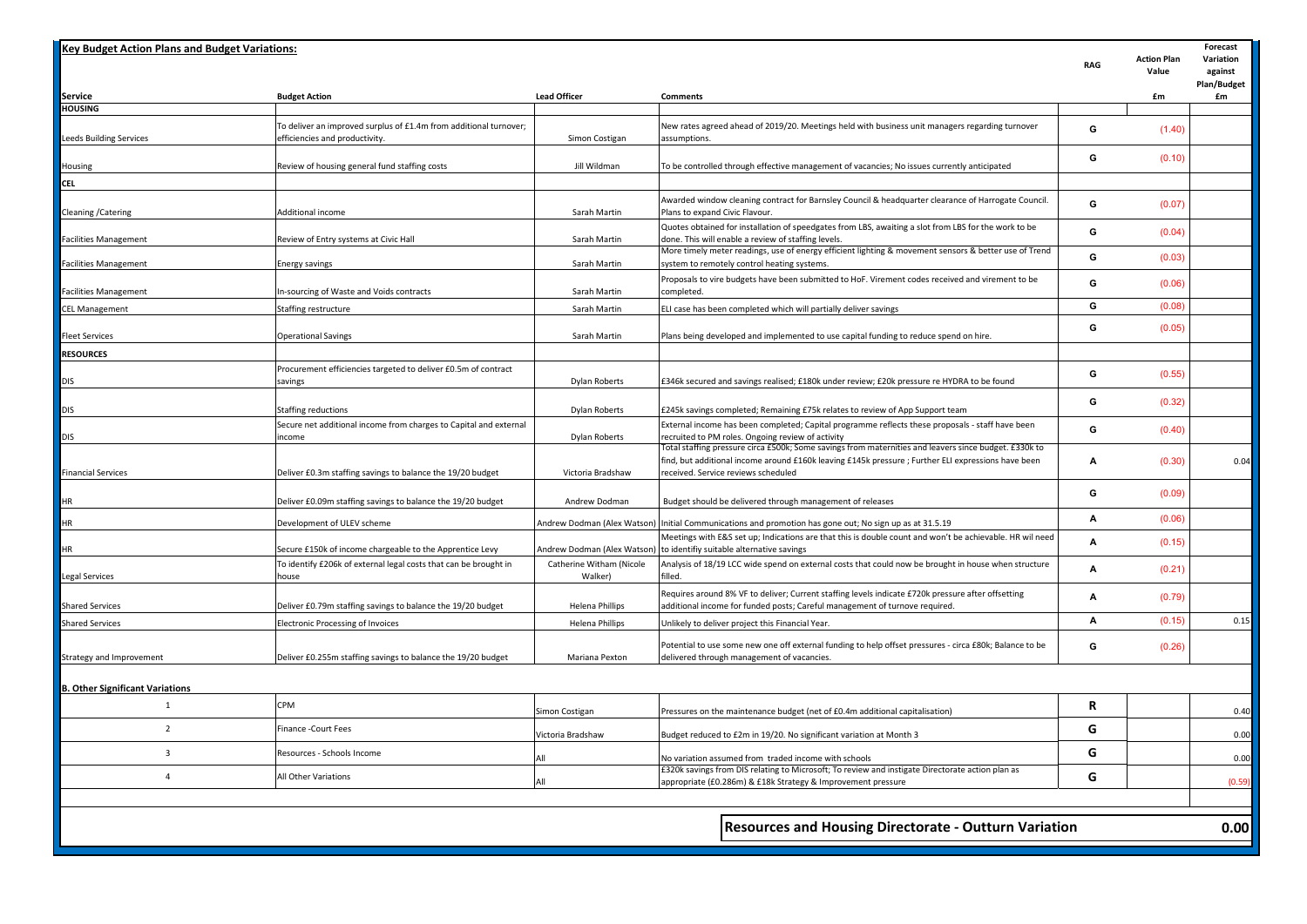### **COMMUNITIES & ENVIRONMENT DIRECTORATE SUMMARY FINANCIAL DASHBOARD - 2019/20 FINANCIAL YEAR Period 5 (August 2019)**

#### **Overall Position (Nil variance)**

**Communities (Nil variance)** The service is projecting a nil variance.

#### **Customer Access (£238k Overspend)**

The service is currently projecting an overspend of £238k which is attributable to additional staffing costs within the Contact Centre (£450k) due to recruitment to improve call answer rates. This has been partially offset by funding of £300k secured from Housing Leeds in respect of Housing enquiries. Additional security costs incurred at the Hubs have also resulted in a further pressure of £88k.

**Electoral and Regulatory Services (£35k Under budget)**

#### **Elections, Licensing and Registrars (£20k Over budget)**

The service is projecting an overspend of £20k reflecting minor expenditure variations across the service.

#### **Environmental Health (£55k Under budget)**

The Environmental Health service is projecting a saving of £55k due to staffing savings across the service.

#### **Welfare and Benefits (Nil variance)**

A balanced position is currently projected. This position includes a projected staffing overspend of £100k across the service although it is anticipated that this will be offset by other savings within the service. An ongoing area of risk is around the achievement of the budgeted level of overpayment income.

#### **Parks and Countryside (Nil variance)**

The service is projecting a balanced position. Although there is currently a net pressure across Attractions and the Arium of £0.3m, it is anticipated that these shortfalls will be offset by expenditure savings and additional income in other areas of the service.

#### **Car Parking (£125k Under budget)**

The service is currently projecting a saving of £125k. This saving is mainly due to staffing and other expenditure variations In addition, based on current trends, there is a projected shortfall against budget on the levels of 'on street' parking income (+£196k), although this is offset by additional income including 'off street' parking income and PCNs

#### **Cleaner Neighbourhoods Teams (£10k Under budget)**

The service is projecting a net saving of £10k which is due to projected staffing savings, partially offset by additional vehicle costs.

#### **City Centre (£7k Overspend)**

The service is projecting an overspend of £7k due to additional staffing costs across the service.

#### **Waste Management (Nil variance):**

Pressures within the Refuse service relating to the ongoing Refuse review combined with additional costs of recovery are anticipated to be offset by residual waste disposal contract savings. Other staffing pressures, mainly within Waste Operations, are assumed to be offset by other savings across the service. There are also pressures on the SORT disposal contract (£103k), mainly due to market income prices, and also pressures on a number of recently re-let waste stream contracts due to price increases (£141k), although these are largely offset by volume trend variations across waste streams.

#### **Community Safety (Nil variance)**

The service is currently projecting as a nil variance

#### **Directorate Wide (Action plan savings £75k)**

The directorate will work towards identifying appropriate savings to balance the overall projected overspend of £75k.

| <b>Summary By Service</b>                                                      |                              |                      |                           |                 |                 |                                |                  | <b>Period 5 Projected variances</b> |                              |                             |         |               |                                    |          |                                                               |
|--------------------------------------------------------------------------------|------------------------------|----------------------|---------------------------|-----------------|-----------------|--------------------------------|------------------|-------------------------------------|------------------------------|-----------------------------|---------|---------------|------------------------------------|----------|---------------------------------------------------------------|
|                                                                                | Expenditure<br><b>Budget</b> | <b>Income Budget</b> | Latest<br><b>Estimate</b> | <b>Staffing</b> | <b>Premises</b> | <b>Supplies &amp; Services</b> | <b>Transport</b> | Internal<br><b>Charges</b>          | External<br><b>Providers</b> | Transfer<br><b>Payments</b> | Capital | Appropriation | <b>Total</b><br><b>Expenditure</b> | Income   | Total (under) /<br>overspend                                  |
|                                                                                | £'000                        | £'000                | £'000                     | £'000           | £'000           | £'000                          | £'000            | £'000                               | £'000                        | £'000                       | £'000   | £'000         | £'000                              | £'000    | E'000                                                         |
| Communities                                                                    | 17,436                       | (12,080)             | 5,356                     | (169)           |                 | (86)                           |                  | 142                                 |                              |                             |         |               | (114)                              | 114      |                                                               |
| <b>Customer Access</b>                                                         | 24,293                       | (4, 281)             | 20,012                    | 450             | 88              | 126                            | (14)             |                                     |                              |                             |         |               | 650                                | (412)    | 238                                                           |
| <b>Electoral &amp; Regulatory Services</b><br>(including Environmental Health) | 8,327                        | (5, 913)             | 2,414                     | (120)           |                 |                                |                  |                                     |                              |                             |         |               | (63)                               | 28       | (35)                                                          |
| <b>Welfare And Benefits</b>                                                    | 265,394                      | (260, 867)           | 4,527                     | 26              |                 | 148                            |                  |                                     |                              | (38,077)                    |         |               | (37, 815)                          | 37,815   | $\begin{array}{c c} & 0 \\ \hline (125) & \hline \end{array}$ |
| <b>Car Parking Services</b>                                                    | 4,874                        | (13, 155)            | (8, 281)                  | (68)            |                 | (77)                           |                  |                                     |                              |                             |         |               | (126)                              |          |                                                               |
| <b>Community Safety</b>                                                        | 8,735                        | (6, 342)             | 2,393                     | (120)           |                 | (23)                           |                  | 106                                 |                              |                             |         |               | (30)                               |          |                                                               |
| <b>Waste Management</b>                                                        | 42,737                       | (7,693)              | 35,044                    | 1,691           | 39              | (290)                          | 244              | (365)                               |                              |                             |         |               | 1,319                              | (1, 319) |                                                               |
| <b>Parks And Countryside</b>                                                   | 33,164                       | (25, 896)            | 7,268                     | 42              | 197             | 634                            | (42)             | (17)                                |                              |                             |         |               | 814                                | (814)    |                                                               |
| <b>Environmental Action (City Centre)</b>                                      | 2,079                        | (427)                | 1,652                     |                 |                 |                                |                  |                                     |                              |                             |         |               |                                    | (60)     |                                                               |
| <b>Cleaner Neighbourhood Teams</b>                                             | 12,722                       | (4, 536)             | 8,186                     | (119)           | (10)            | (211)                          | 315              |                                     |                              |                             |         |               | (25)                               | 15       |                                                               |
| Directorate wide                                                               |                              |                      |                           | (75)            |                 |                                |                  |                                     |                              |                             |         |               | (75)                               |          |                                                               |
| Total                                                                          | 419,761                      | (341, 190)           | 78,571                    | 1,609           | 317             | 236                            | 508              | (45)                                |                              | (38, 077)                   |         | 54            | (35, 398)                          | 35,398   |                                                               |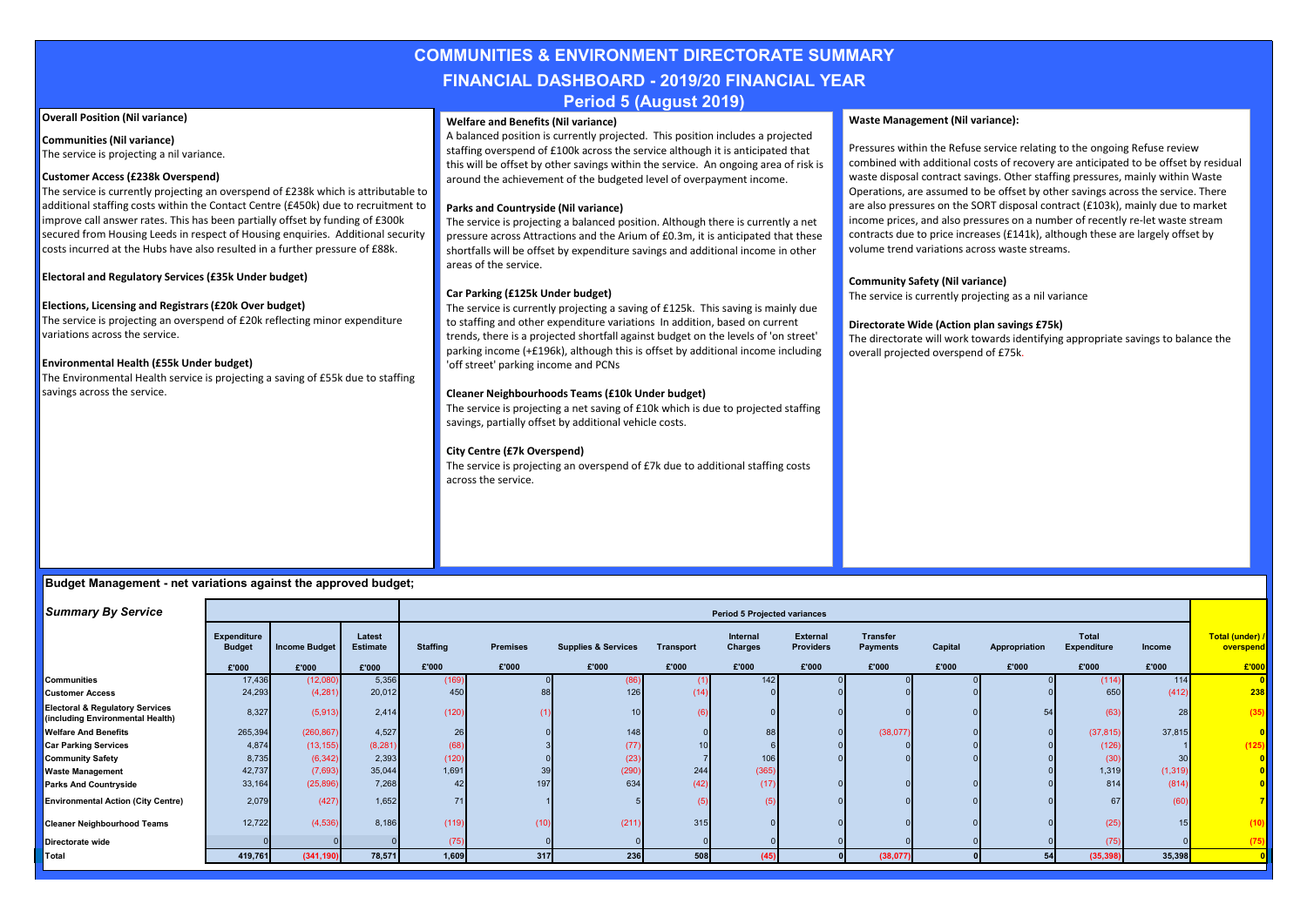**Key Budget Action Plans and Budget Variations:**

**Communities**

**Lead Officer Additional** 

**Comments RAG Action Plan Value (£000s) Forecast Variation against Plan/Budget**

| Communities team                                                                          | Achievement of staffing efficiencies                                                                       | Shaid Mahmood | E40k of this to be delivered by the saving of 2 posts through ELI.                                                                                                                                                                                              | G | (75)    | $\mathbf{0}$   |
|-------------------------------------------------------------------------------------------|------------------------------------------------------------------------------------------------------------|---------------|-----------------------------------------------------------------------------------------------------------------------------------------------------------------------------------------------------------------------------------------------------------------|---|---------|----------------|
| <b>Community Centres</b>                                                                  | Asset transfer savings and general efficiencies within the service                                         | Shaid Mahmood | Asset transfers should generate £70k. Delivery of additional savings targets are to be<br>considered by Facilities Management.                                                                                                                                  | G | (100)   | $\mathbf 0$    |
| <b>Community Centres</b>                                                                  | Achievement of base income pressure                                                                        | Shaid Mahmood | The actual pressure at outturn 18/19 was £40k, options remain to review and<br>increase prices. This will be reviewed alongside the Facilities Management savings.                                                                                              | G | (100)   | $\mathbf 0$    |
|                                                                                           | Third Sector Infrastructure Fund 10% saving on Third Sector Infrastructure Fund                            | Shaid Mahmood | Agreed to taper the relief over the year with Voluntary Action Leeds.                                                                                                                                                                                           | G | (30)    | $\mathbf 0$    |
| Communities                                                                               | Achievement of base budget vacancy factor                                                                  | Shaid Mahmood | Service to review current staffing arrangements and look at where they can offset<br>existing staffing costs against grant income. Service may also consider holding some<br>posts vacant.                                                                      | G | (175)   | $\mathbf 0$    |
| <b>Customer Access</b>                                                                    |                                                                                                            |               |                                                                                                                                                                                                                                                                 |   |         |                |
| Libraries                                                                                 | Staffing efficiencies achieved through the planned restructure of the<br>Libraries and Information service | Lee Hemsworth | Structure to be agreed with the Unions. Currently have a significant number of vacant<br>posts.                                                                                                                                                                 | G | (200)   | $\mathbf 0$    |
| <b>Libraries</b>                                                                          | Review and reduce the provision of publications in Libraries                                               | Lee Hemsworth | Awaiting outcome of review regarding what publications should be available at<br>Library sites. Any shortfall in savings will be delivered from elsewhere within the<br>budget.                                                                                 | G | (40)    | $\overline{0}$ |
| <b>Libraries</b>                                                                          | Retender Library management system contract as single contract<br>(18/19 saving)                           | Lee Hemsworth | Retender process has now taken place and forecast savings will be delivered in year.<br>A data Migration process is required to facilitate the new support contract, this<br>should be funded out of savings delivered but may also need some capital resource. | G | (50)    | $\overline{0}$ |
| <b>Customer Access</b>                                                                    | Achievement of base budget vacancy factor                                                                  | Lee Hemsworth | Most of this has already been delivered but there is some concern about achievability<br>in Hubs.                                                                                                                                                               | G | (646)   | $\overline{0}$ |
| <b>Customer Access</b>                                                                    | Achievement of base budget efficiencies (18/19 channel shift saving)                                       | Lee Hemsworth | Agreed additional funding with HRA of £300k to improve performance. May<br>potentially overspend by £150k.                                                                                                                                                      | R | (310)   | 150            |
| <b>Welfare &amp; Benefits</b>                                                             |                                                                                                            |               |                                                                                                                                                                                                                                                                 |   |         |                |
| <b>Welfare and Benefits</b>                                                               | Achievement of staffing efficiencies                                                                       | Lee Hemsworth | The pending restructure of the benefits team which is still subject to approval may<br>impact on the delivery of this efficiency. To be monitored.                                                                                                              | A | (150)   | $\mathbf{0}$   |
| <b>Welfare and Benefits</b>                                                               | Local Welfare Support Scheme - passport the costs of carpets / flooring                                    | Lee Hemsworth | On target to deliver                                                                                                                                                                                                                                            | G | (100)   |                |
| <b>Welfare and Benefits</b>                                                               | Achievement of base budget vacancy factor                                                                  | Lee Hemsworth | On target to deliver but will be affected by a restructure.                                                                                                                                                                                                     | G | (47)    | $\mathbf 0$    |
| <b>Elections, Licensing, Regulatory</b><br><b>Services (incl Environmental</b><br>lealth) |                                                                                                            |               |                                                                                                                                                                                                                                                                 |   |         |                |
| Registrars                                                                                | Implement fee review in respect of non-statutory charges                                                   | John Mulcahy  | Fee review implemented - to be monitored in year.                                                                                                                                                                                                               | G | (100)   |                |
| <b>Elections</b>                                                                          | Shared cost of local elections in 19/20                                                                    | John Mulcahy  | To be delivered.                                                                                                                                                                                                                                                | G | (100)   |                |
| All                                                                                       | Achievement of base budget vacancy factor (including Environmental                                         | John Mulcahy  | To be delivered.                                                                                                                                                                                                                                                | G | (100)   | $\mathbf{0}$   |
| <b>Waste Management</b>                                                                   |                                                                                                            |               |                                                                                                                                                                                                                                                                 |   |         |                |
| Refuse                                                                                    | Progress route review to deliver £1.1m savings in the base budget                                          | Helen Freeman | Route review ongoing, anticipated to be offset by other savings across the service.                                                                                                                                                                             | A | (1,100) | $\overline{0}$ |
|                                                                                           | Waste Management - all services Achievement of base budget vacancy factor                                  | Helen Freeman | Progress to be monitored in year.                                                                                                                                                                                                                               | G | (83)    | $\overline{0}$ |
| <b>Environmental Action Services</b><br>(incl Parking)                                    |                                                                                                            |               |                                                                                                                                                                                                                                                                 |   |         |                |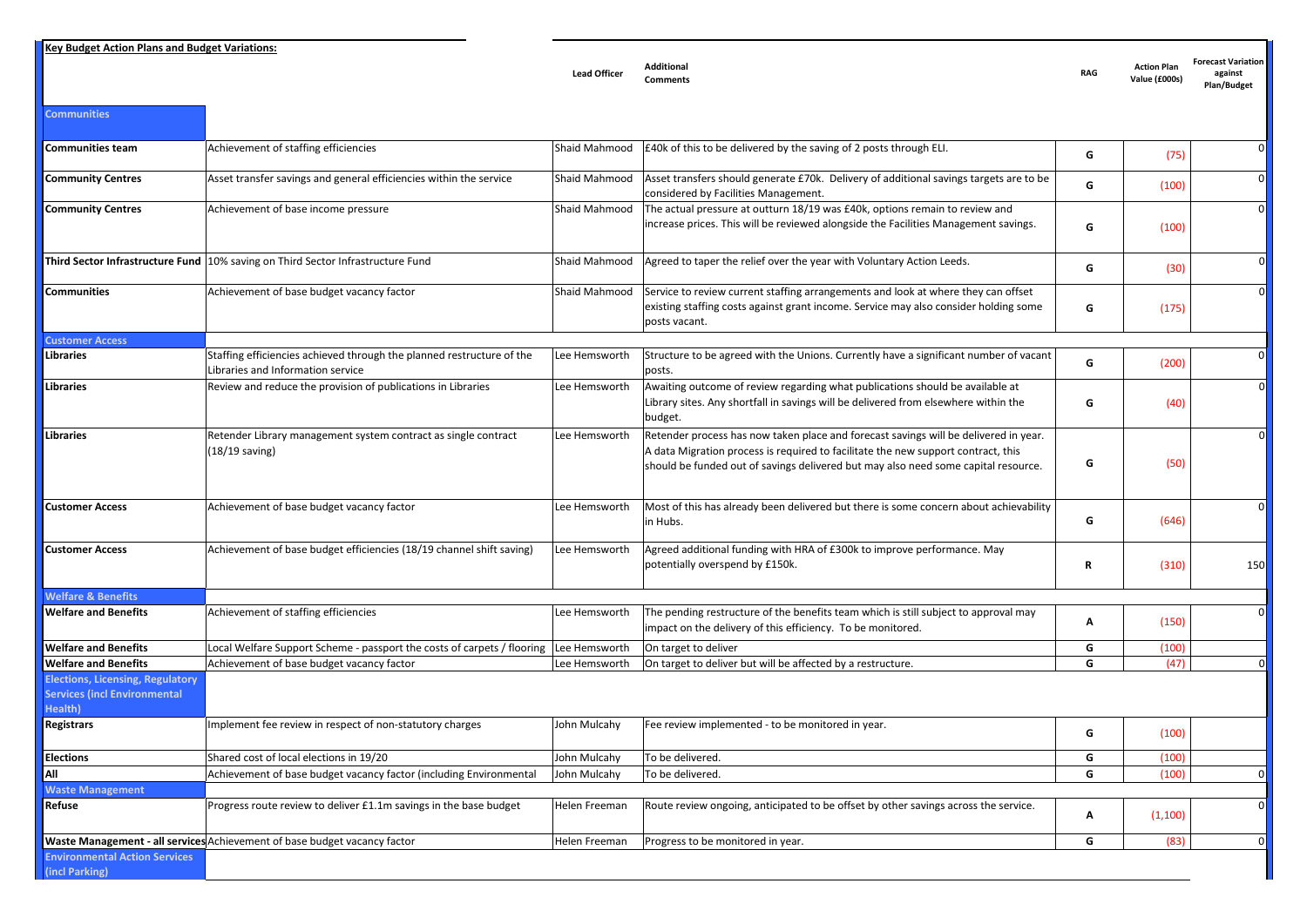| <b>Car Parking</b>                  | Increase charges at Woodhouse Lane car park by 50p for a full day                                     | Helen Freeman | Increase has been implemented mid April 19. Need to monitor income levels during<br>the year.                                                    | G | (110)    | 0               |
|-------------------------------------|-------------------------------------------------------------------------------------------------------|---------------|--------------------------------------------------------------------------------------------------------------------------------------------------|---|----------|-----------------|
| <b>Car Parking</b>                  | Increase Sunday / Evening charges by 10%                                                              | Helen Freeman | Price increases including Sunday / evening charges are currently under review.                                                                   | G | (60)     |                 |
|                                     | Environmental Action Services (in Achievement of vacancy factor (Car parks £145k, CC £23k, CNT £139k) | Helen Freeman | Progress to be monitored in year.                                                                                                                | G | (310)    |                 |
| <b>Parks and Countryside</b>        |                                                                                                       |               |                                                                                                                                                  | G |          |                 |
| <b>Parks and Countryside</b>        | Maximise further commercial income generating opportunities                                           | Sean Flesher  | Progress to be monitored in year.                                                                                                                | G | (50)     | $\overline{0}$  |
| <b>Parks and Countryside</b>        | Review and standardise leedscard discounts at Attractions                                             | Sean Flesher  | Following initial review and implementation the decision to standardise the leedscard<br>discounts has now been reversed pending further review. | R | (30)     | 30 <sup>1</sup> |
| <b>Parks and Countryside</b>        | Identify appropriate staffing costs to charge to Capital                                              | Sean Flesher  | Progress to be monitored in year.                                                                                                                | G | (65)     |                 |
| <b>Parks and Countryside</b>        | Staffing savings - achievement of vacancy factor (5% all services, 9%<br>Parks Operations)            | Sean Flesher  | Progress to be monitored in year.                                                                                                                | G | (1, 181) | $\overline{0}$  |
| <b>Community Safety</b>             |                                                                                                       |               |                                                                                                                                                  |   |          |                 |
| <b>Community Safety</b>             | Identify efficiencies in use of external funding (£50k 18/19 + £60k<br>19/20                          | Paul Money    | Use of external funding has identified £80k to contribute to savings, further work to<br>identify the remaining £30k is on going.                | G | (110)    |                 |
| <b>Community Safety</b>             | Replacement of CCTV infrastructure                                                                    | Paul Money    | Delays in the project.                                                                                                                           | R | (50)     | 50              |
| <b>Community Safety</b>             | PCSO staffing savings - achievement of vacancy factor above base                                      | Paul Money    | Will be based on actuals once quarterly invoices are received                                                                                    | G | (10)     | $\overline{0}$  |
| <b>Community Safety</b>             | Achievement of base vacancy factor                                                                    | Paul Money    | Progress to be monitored in year                                                                                                                 | G | (312)    |                 |
| <b>Directorate Wide</b>             |                                                                                                       |               |                                                                                                                                                  |   |          |                 |
| <b>Other Significant Variations</b> |                                                                                                       |               |                                                                                                                                                  |   |          |                 |
| All services                        |                                                                                                       |               | Other expenditure variations                                                                                                                     |   |          | (230)           |
|                                     |                                                                                                       |               | <b>Communities &amp; Environment - Forecast Variation</b>                                                                                        |   |          | 01              |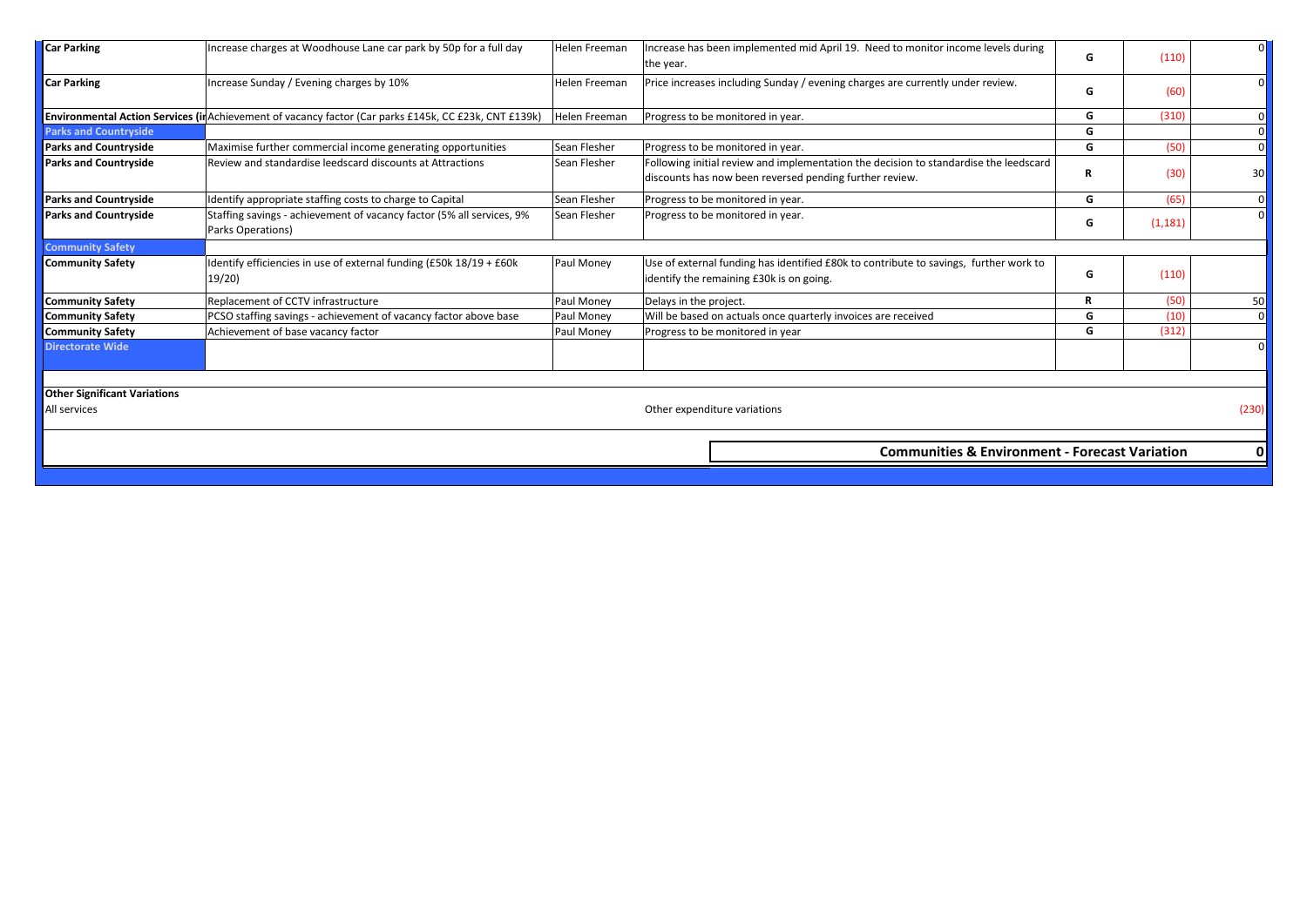#### **STRATEGIC & CENTRAL ACCOUNTS - 2019/20 FINANCIAL YEAR FINANCIAL DASHBOARD - PERIOD 5**

#### **Overall :**

At month 5 Strategic & Central Accounts are projected to show small underspend of £0.01m. The main factors within this are :

- There is a projected shortfall in the New Homes Bonus grant of £0.52m

- The current projection for Section 31 grant income is £0.75m higher than budget

- The debt budget is currently forecast to overspend by £0.18m, as a result of replacing short term borrowing with long term borrowing, to take advantage of the low long term rates rates available

- It should also be noted that there are risks associated with both the general and schools capitalisation budgets.

- It is anticipated that the procurement exercise for insurance cover will generate savings of £0.65m to offset projected overspend of £2.04m on insurance claims. The net overspend of £1m on insurance will result in a call of £0.4m on the Insurance Reserve, in comparison to the budgeted £0.6m contribution.

|                           |                                       |                                  |                                    |                          |                          |                                        |                           |                              | <b>PROJECTED VARIANCES</b>                   |                                      |                  |                        |                                   |                 |                                                      |
|---------------------------|---------------------------------------|----------------------------------|------------------------------------|--------------------------|--------------------------|----------------------------------------|---------------------------|------------------------------|----------------------------------------------|--------------------------------------|------------------|------------------------|-----------------------------------|-----------------|------------------------------------------------------|
|                           | Expenditure<br><b>Budget</b><br>£'000 | Income<br><b>Budget</b><br>£'000 | Latest<br><b>Estimate</b><br>£'000 | <b>Staffing</b><br>£'000 | <b>Premises</b><br>£'000 | Supplies &<br><b>Services</b><br>£'000 | <b>Transport</b><br>£'000 | Internal<br>Charges<br>£'000 | <b>External</b><br><b>Providers</b><br>£'000 | <b>Transfer</b><br>Payments<br>£'000 | Capital<br>£'000 | Appropriation<br>£'000 | <b>Total Expenditure</b><br>£'000 | Income<br>£'000 | <b>Total (under)</b><br><u>/ overspend_</u><br>£'000 |
|                           |                                       |                                  |                                    |                          |                          |                                        |                           |                              |                                              |                                      |                  |                        |                                   |                 |                                                      |
| <b>Strategic Accounts</b> | (3,748)                               | (18, 698)                        | (22, 446)                          |                          |                          |                                        |                           |                              |                                              |                                      |                  |                        |                                   |                 |                                                      |
| Debt                      | 20,859                                | (17, 376)                        | 3,483                              |                          |                          | 27 <sub>1</sub>                        |                           |                              |                                              |                                      | 242              |                        | 269                               | (90)            | 179                                                  |
| Govt Grants               | 6,001                                 | (36, 209)                        | (30, 208)                          |                          |                          |                                        |                           |                              |                                              |                                      |                  |                        |                                   | (225)           | (225)                                                |
| Joint Committees          | 35,902                                |                                  | 35,895                             |                          |                          |                                        |                           |                              |                                              |                                      |                  |                        |                                   |                 |                                                      |
| Miscellaneous             | 5,836                                 | (833)                            | 5,003                              | (67)                     |                          |                                        |                           |                              |                                              |                                      |                  |                        | (67)                              | 60              | (7)                                                  |
| Insurance                 | 10,543                                | (10, 543)                        |                                    |                          |                          | 1,989                                  |                           | (651)                        |                                              |                                      |                  | (1,070)                | 268                               | (268)           |                                                      |
| <b>Total</b>              | 75,393                                | (83, 666)                        | (8, 273)                           | (67)                     |                          | 2,016                                  |                           | (651)                        |                                              |                                      | 242              | (1,070)                | 470                               | (523)           | (53)                                                 |
|                           |                                       |                                  |                                    |                          |                          |                                        |                           |                              |                                              |                                      |                  |                        |                                   |                 |                                                      |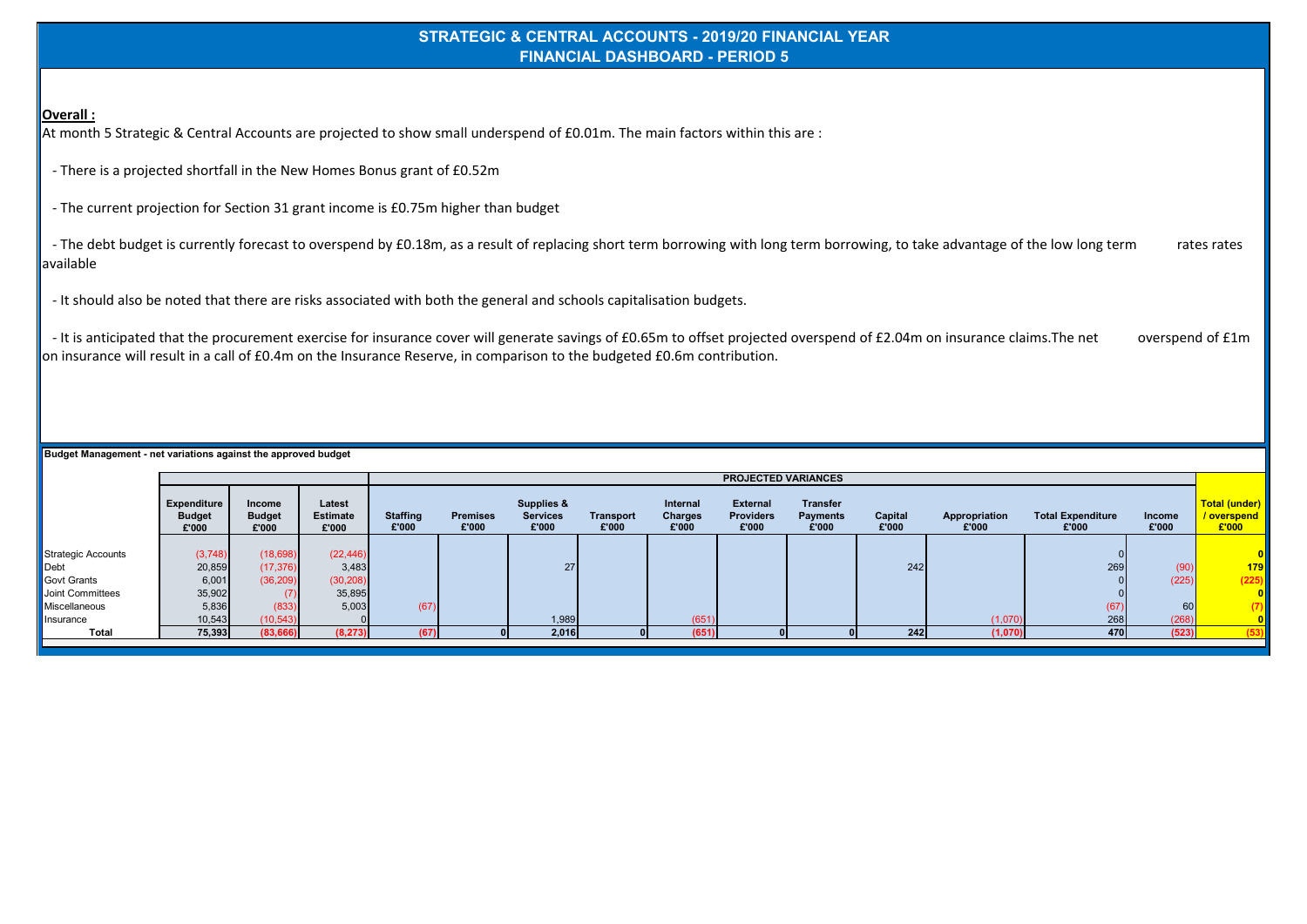#### **STRATEGIC & CENTRAL ACCOUNTS - 2019/20 FINANCIAL YEAR**

**Key Budget Action Plans and Budget Variations:**

| Forecast  |
|-----------|
| Variation |

**against** 

**RAG Budget**

|                                     |                                               |                             |                                                                                                                                                                                                                                            |   |            | <b>Budget</b> |
|-------------------------------------|-----------------------------------------------|-----------------------------|--------------------------------------------------------------------------------------------------------------------------------------------------------------------------------------------------------------------------------------------|---|------------|---------------|
|                                     |                                               | <b>Lead Officer</b>         | <b>Additional Comments</b>                                                                                                                                                                                                                 |   |            |               |
| A. Major Budget Issues<br>1.        | Debt Costs and External Income                | Victoria<br>Bradshaw        | Minor variation anticipated at Period 5                                                                                                                                                                                                    | A | £m<br>18.6 | £m<br>0.1     |
| 2.                                  | Minimum Revenue Provision                     | Victoria<br>Bradshaw        | No variation anticipated at Period 5                                                                                                                                                                                                       | G | 1.0        | 0.0           |
| 3.                                  | New Homes Bonus                               | Victoria<br>Bradshaw        | Expected to be £522k less than budgeted                                                                                                                                                                                                    | R | (9.9)      | 0.5           |
| 4.                                  | Business Rates (S31 Grants & retained income) | Victoria<br>Bradshaw        | Expected to be £747k more than budgeted                                                                                                                                                                                                    | G | (26.0)     | (0.7)         |
| 5.                                  | S278 Contributions                            | Victoria<br><b>Bradshaw</b> | A couple of new £m schemes due to start soon so expect to achieve budget.                                                                                                                                                                  | G | (3.5)      | 0.0           |
| 6.                                  | General capitalisation target                 | Victoria<br>Bradshaw        | Capitalisation of eligible spend in directorate/service revenue budgets. Based on 2018/19 outturn there is a risk that<br>this target may not be met.                                                                                      | А | (4.1)      | 0.0           |
| 7.                                  | Schools capitalisation target                 | Victoria<br>Bradshaw        | Capitalisation of eligible spend in school revenue budgets. Based on 2018/19 outturn there is a risk that this will not be<br>met.                                                                                                         | A | (4.0)      | 0.0           |
| 8.                                  | Joint Committees                              | Victoria<br>Bradshaw        | No variation anticipated at Period 5                                                                                                                                                                                                       | G | 35.9       | 0.0           |
| <b>B. Other Significant Budgets</b> |                                               |                             |                                                                                                                                                                                                                                            |   |            |               |
| 1.                                  | Insurance                                     | Victoria<br><b>Bradshaw</b> | 6 new large claims with an estimated cost of £1,615k plus cost of general insurance claims partially offset by lower<br>external premiums and higher schools income and will require £1,121k from the insurance reserve to cover shortfall | A | 0.0        | 0.0           |
| 2.                                  | <b>Prudential Borrowing Recharges</b>         | Victoria<br>Bradshaw        | Current forecast is slightly above budget (£22k)                                                                                                                                                                                           | G | (16.1)     | 0.0           |
| 3.                                  | Miscellaneous                                 | Victoria<br><b>Bradshaw</b> | Cost of unfunded pensions is forecast to be slightly below budget (£8k)                                                                                                                                                                    | G | 5.0        | 0.0           |
|                                     |                                               |                             |                                                                                                                                                                                                                                            |   |            |               |
|                                     |                                               |                             | Strategic & Central Accounts - Forecast Variation                                                                                                                                                                                          |   |            | (0.1)         |
|                                     |                                               |                             |                                                                                                                                                                                                                                            |   |            |               |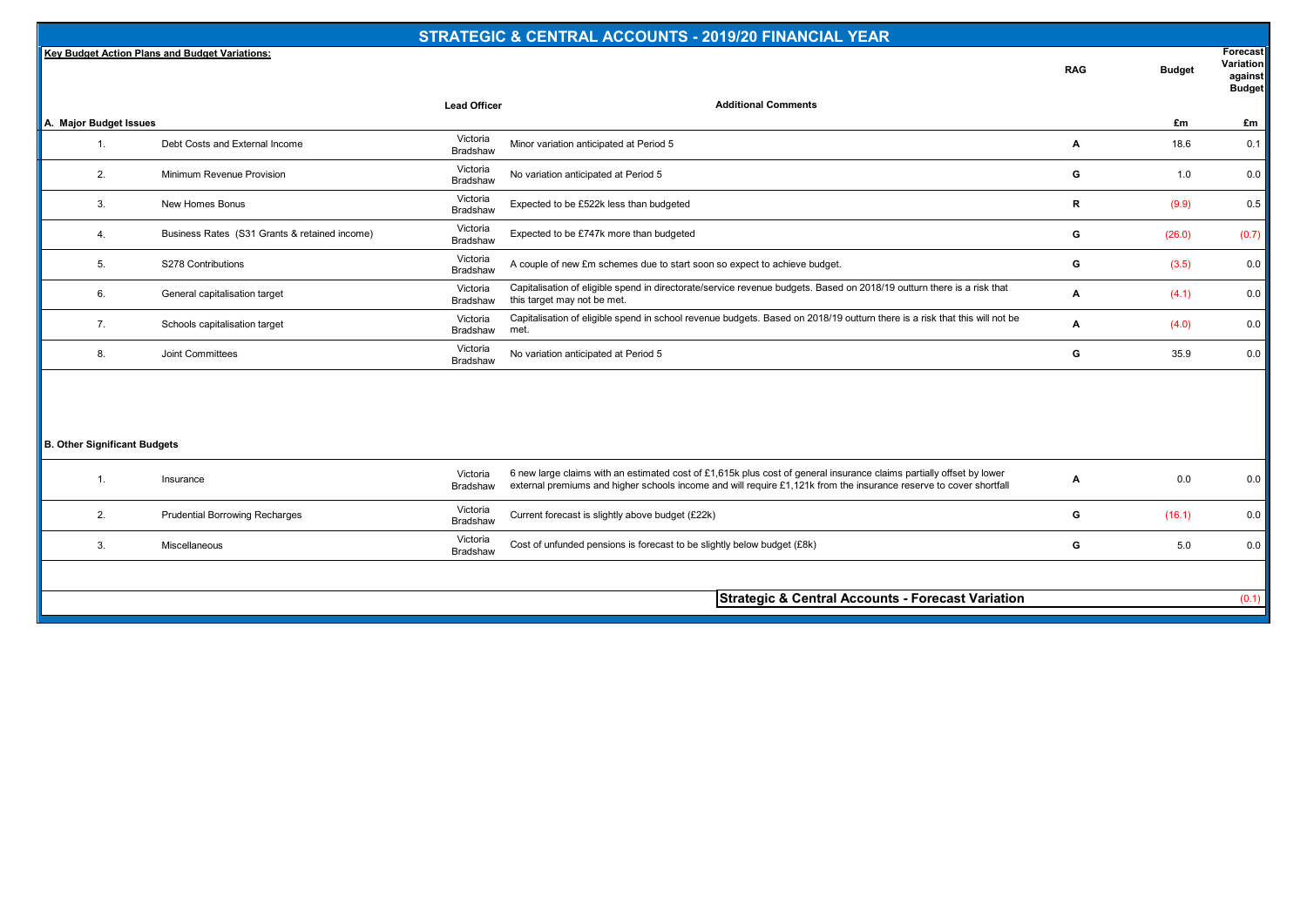# **Housing Revenue Account - Period 5 Financial Dashboard - 2019/20 Financial Year**

### **Summary of projected over / (under) spends (Housing Revenue Account)**

| <b>Directorate</b>                 | <b>Current Budget</b> | <b>Projected Spend</b> | <b>Variance to</b><br>budget |
|------------------------------------|-----------------------|------------------------|------------------------------|
|                                    | £000                  | £000                   | £000                         |
| Income                             |                       |                        |                              |
| Rents                              | (209, 496)            | (209, 123)             | 374                          |
| Service Charges                    | (7, 976)              | (8,072)                | (96)                         |
| Other Income                       | (34,083)              | (34,010)               | 73                           |
| <b>Total Income</b>                | (251, 556)            | (251, 205)             | 351                          |
| <b>Expenditure</b>                 |                       |                        |                              |
| Disrepair Provision                | 1,400                 | 2,245                  | 845                          |
| <b>Repairs to Dwellings</b>        | 44,791                | 45,201                 | 410                          |
| <b>Council Tax on Voids</b>        | 680                   | 595                    | (85)                         |
| Employees                          | 30,806                | 29,942                 | (864)                        |
| Premises                           | 8,716                 | 8,823                  | 108                          |
| Supplies & Services                | 4,100                 | 4,237                  | 137                          |
| <b>Internal Services</b>           | 41,451                | 41,826                 | 375                          |
| Capital Programme                  | 62,441                | 61,040                 | (1,401)                      |
| Unitary Charge PFI                 | 9,685                 | 9,685                  |                              |
| <b>Capital Charges</b>             | 44,776                | 44,985                 | 209                          |
| Other Expenditure                  | 6,192                 | 6,193                  | 1                            |
| <b>Total Expenditure</b>           | 255,037               | 254,772                | (265)                        |
| <b>Net Position</b>                | 3,481                 | 3,567                  | 86                           |
| Appropriation: Sinking funds       | (2, 345)              | (2, 345)               |                              |
| Appropriation: Reserves            | (1, 137)              | (1, 223)               | (86)                         |
| (Surplus)/Deficit                  | (0)                   | (0)                    | (0)                          |
| Proposed New Reserves              |                       |                        |                              |
| <b>Transfer to Capital Reserve</b> |                       |                        |                              |
| <b>Total Current Month</b>         | (0)                   | (0)                    | (0)                          |

| <b>Directorate</b>                 | <b>Current Budget</b> | <b>Projected Spend</b> | <b>Variance to</b><br>budget | <b>Comments</b>                                                                                                                                                            | <b>Previous period</b><br>variance |
|------------------------------------|-----------------------|------------------------|------------------------------|----------------------------------------------------------------------------------------------------------------------------------------------------------------------------|------------------------------------|
|                                    | £000                  | £000                   | £000                         |                                                                                                                                                                            | £000                               |
| Income                             |                       |                        |                              |                                                                                                                                                                            |                                    |
| Rents                              | (209, 496)            | (209, 123)             | 374                          | 19/20 budgeted RtB sales were 530. 18/19 Outturned 615 and assuming 645 19/20.                                                                                             | 375                                |
| Service Charges                    | (7, 976)              | (8,072)                | (96)                         | £125k Sheltered budget assumed uplift but 18/19 charges applied. [£-60k] increased Multi Storey Flats income and [£-<br>140k] Leaseholder rents (moved from other income). | (75)                               |
| Other Income                       | (34,083)              | (34,010)               | 73                           | £125k Loss of capitalisation due to staffing savings, [£-69k] from projected RtB sales and other small variances.                                                          | 57                                 |
| <b>Total Income</b>                | (251, 556)            | (251, 205)             | 351                          |                                                                                                                                                                            | 357                                |
| Expenditure                        |                       |                        |                              |                                                                                                                                                                            |                                    |
| <b>Disrepair Provision</b>         | 1,400                 | 2,245                  | 845                          | Projected overspend based on period 1-5 actuals.                                                                                                                           | 770                                |
| <b>Repairs to Dwellings</b>        | 44,791                | 45,201                 | 410                          | £330k based on 18/19 Outturn. £80k for Mears overhead.                                                                                                                     | 410                                |
| Council Tax on Voids               | 680                   | 595                    | (85)                         | Assumed saving based on 18/19 Outturn.                                                                                                                                     | (85)                               |
| Employees                          | 30,806                | 29,942                 | (864)                        | £52k Technical, [£-548k] Housing Management, [-£225k] Property and Contracts, [£-143k] Housing Growth team netted off<br>above by reduced capitalisation.                  | (815)                              |
| Premises                           | 8,716                 | 8,823                  | 108                          | E70k utilities MTFP pressure. £42k Lease for Navigation House extended.                                                                                                    | 70                                 |
| Supplies & Services                | 4,100                 | 4,237                  | 137                          | £50k Household energy use - data analysis work. £86k change in the workplace works at Burmantofts.                                                                         | 51                                 |
| <b>Internal Services</b>           | 41,451                | 41,826                 | 375                          | £300k Contact Centre staffing, Disrepair legal £300k inc £100k for external outsourcing to Swinburne Maddison, [£-136k]<br>Insurance, [£-118k] ICT Savings.                | 393                                |
| Capital Programme                  | 62,441                | 61,040                 | (1,401)                      | Use of additional usable capital receipts from RtB sales.                                                                                                                  | (1, 361)                           |
| Unitary Charge PFI                 | 9,685                 | 9,685                  | $\overline{\phantom{a}}$     |                                                                                                                                                                            |                                    |
| <b>Capital Charges</b>             | 44,776                | 44,985                 | 209                          | Additional interest payments to GF as per period 3 Treasury report.                                                                                                        | 209                                |
| Other Expenditure                  | 6,192                 | 6,193                  | $\mathbf{1}$                 |                                                                                                                                                                            | 0                                  |
| <b>Total Expenditure</b>           | 255,037               | 254,772                | (265)                        |                                                                                                                                                                            | (357)                              |
| <b>Net Position</b>                | 3,481                 | 3,567                  | 86                           |                                                                                                                                                                            | (0)                                |
| Appropriation: Sinking funds       | (2, 345)              | (2, 345)               |                              |                                                                                                                                                                            |                                    |
| Appropriation: Reserves            | (1, 137)              | (1, 223)               | (86)                         | Use of reserve to fund £86k change in the workplace works at Burmantofts.                                                                                                  | (0)                                |
| (Surplus)/Deficit                  | (0)                   | (0)                    | (0)                          |                                                                                                                                                                            | (0)                                |
| Proposed New Reserves              |                       |                        |                              |                                                                                                                                                                            |                                    |
| <b>Transfer to Capital Reserve</b> |                       |                        |                              |                                                                                                                                                                            |                                    |
| <b>Total Current Month</b>         | (0)                   | (0)                    | (0)                          |                                                                                                                                                                            | (0)                                |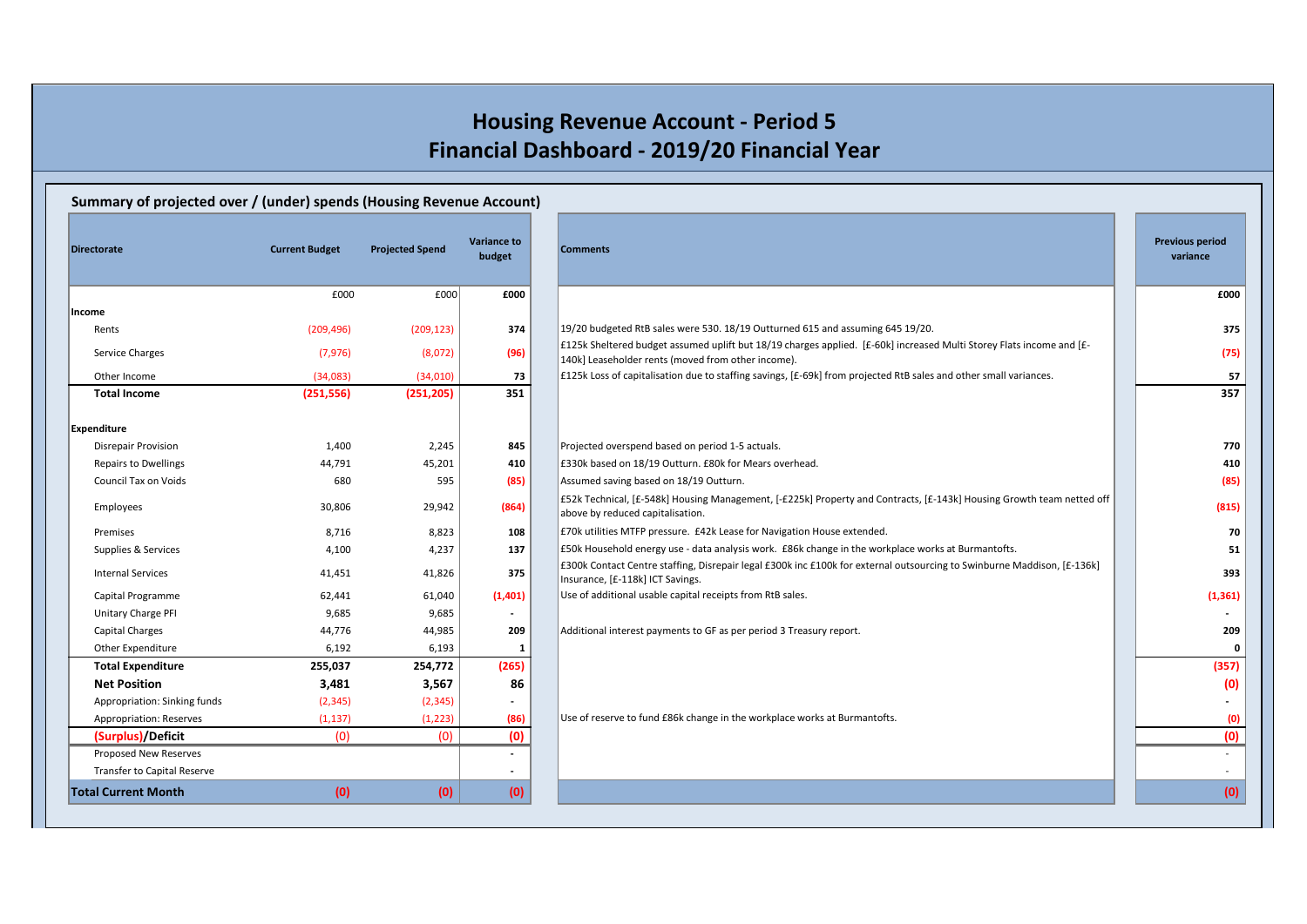**Housing Revenue Account - Period 5 Financial Dashboard - 2019/20 Financial Year**



| <b>Change in Stock</b>                 | <b>Budget</b>  | Projection         |
|----------------------------------------|----------------|--------------------|
| <b>Right to Buy sales</b>              | (530)          | (645)              |
| Right of First Refusals/Buybacks       | 0              | 56                 |
| New Build (Council House Growth)       | 0              | 0                  |
| <b>Total</b>                           | (530)          | (589)              |
| <b>Right to Buy Receipts</b>           | 2018/19 Actual | 2019/20 Projection |
| Total Value of sales (£000s)           | 32,969         | 35,814             |
| Average Selling Price per unit (£000s) | 53.6           | 55.5               |
| Number of Sales*                       | 615            | 645                |
|                                        | 1,428          | 1,456              |



| <b>Arrears</b>           |                 | 2018/19         |                 | 2019/20         | Variance |
|--------------------------|-----------------|-----------------|-----------------|-----------------|----------|
|                          |                 | £000            |                 | £000            | £000     |
| Dwelling rents & charges | 2018/19 Week 18 |                 | 2019/20 Week 18 |                 |          |
| Current dwellings (HMA1) |                 | 5,701           |                 | 6,700           | 999      |
| Current other            |                 | 748             |                 | 805             | 56       |
| <b>Former Tenants</b>    |                 | 4,769           |                 | 4,599           | (170)    |
|                          |                 | 11,218          |                 | 12,103          | 885      |
| <b>Under occupation</b>  |                 | 2018/19 Week 52 |                 | 2019/20 Week 18 |          |
| Volume of Accounts       |                 | 3,650           |                 | 3,464           | (186)    |
| Volume in Arrears        |                 | 1,316           |                 | 1,395           | 79       |
| % in Arrears             |                 | 36.1%           |                 | 40.3%           | 4.2%     |
| Value of Arrears         |                 | 295             |                 | 244             | (50)     |
| <b>Collection Rates</b>  |                 | 2018/19 Week 52 |                 | 2019/20 Week 18 |          |
| Dwelling rents           |                 | 97.27%          |                 | 95.78%          | $-1.5%$  |
| Target                   |                 | 97.50%          |                 | 97.50%          | 0.0%     |
| Variance to Target       |                 | $-0.23%$        |                 | $-1.72%$        | $-1.5%$  |
|                          |                 |                 |                 |                 |          |